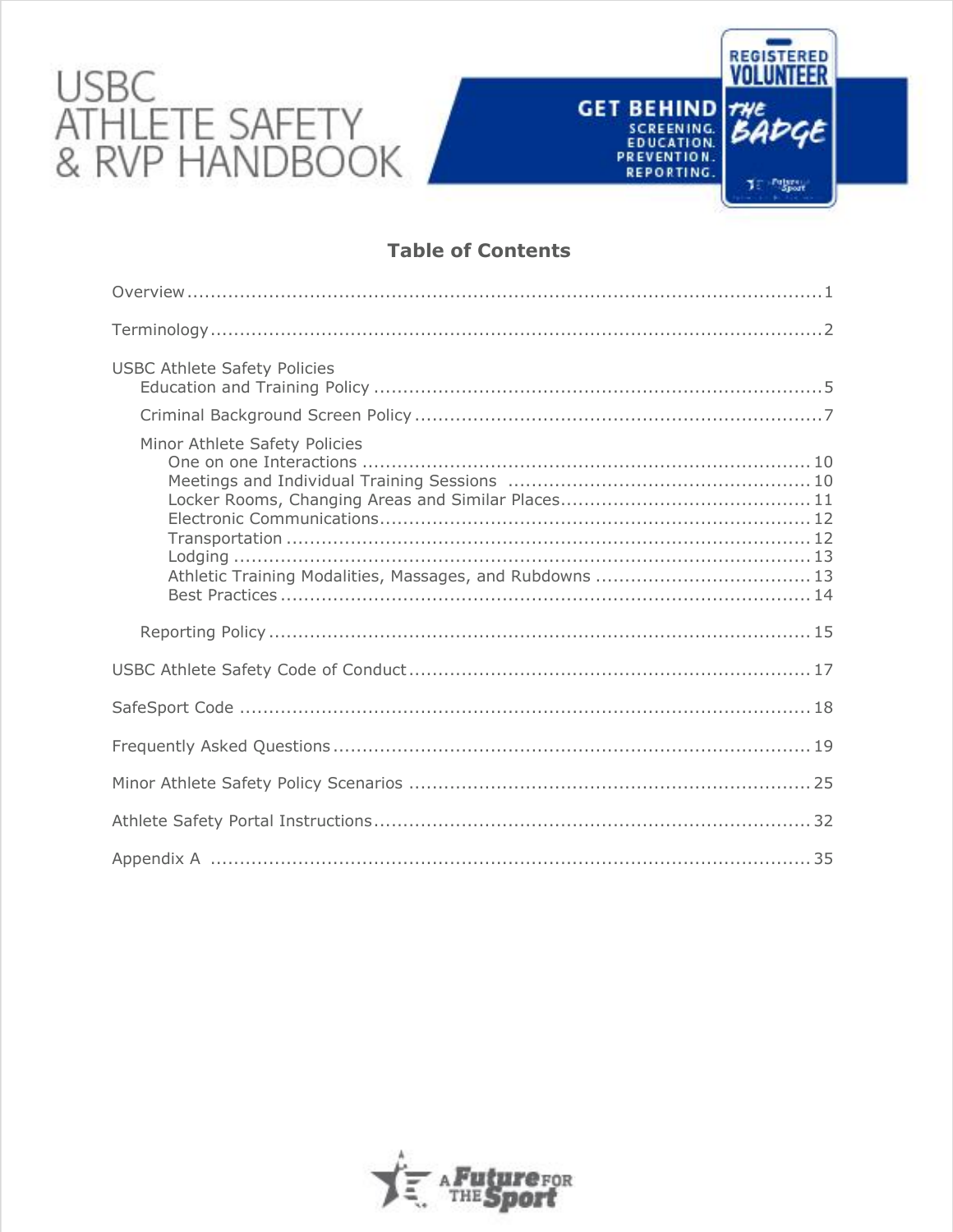

## **Overview**

The United States Bowling Congress' Athlete Safety Program combines the U.S. Center for SafeSport Minor Athlete Abuse Prevention Policies (MAAPP's) and USBC's Registered Volunteer Program into one program. The program is designed to create awareness about emotional, physical and sexual abuse through education and safety policies. Throughout this document the most commonly used terms are defined in the Terminology section starting on page 2.

The USBC Athlete Safety Program accomplishes four important goals:

- 1. Requires Adult Participants to:
	- Comply with Minor Athlete Safety Policies when interacting with a Minor Athlete (Part III)
	- Report any child abuse, including sexual abuse, to the U.S. Center for SafeSport and USBC (Part IV)
	- Adhere to the USBC Athlete Safety Code of Conduct (Part V)
	- Adhere to the SafeSport Code (Part VI)
- 2. Requires those Adult Participants who have authority over USBC Youth members to be Registered Volunteers. A Registered Volunteer must comply with the following requirements:
	- Prior to attending a USBC Youth activity or within 45 days of being in a Registered Volunteer role, whichever occurs first:
		- o Be a USBC member in good standing
		- $\circ$  Complete the U.S. Center for SafeSport training on a yearly basis (Part I)
		- $\circ$  Pass a background screen through the National Center for Safety Initiatives (NCSI) every two years (Part II)
- 3. Requires Adult Participants who have regular contact with Minor Athletes, to:
	- Prior to participation:
		- o Be a USBC member in good standing
	- o Complete the U.S. Center for SafeSport training on a yearly basis (Part I)
- 4. Provides Minor Athlete Safety Policies for Registered Volunteers and other Adult Participants to adhere to during any certified competition or USBC activity where USBC Youth members are involved. (Part III)

Individuals can gain access to complete the above requirements by logging into USBC's Community portal and then clicking on Athlete Safety under MY USBC. Athlete Safety Portal Instructions can be found on page 32.

This Athlete Safety & RVP Handbook, which will govern the program, has been developed in compliance with the U.S. Center for SafeSport Policies and Procedures and the National Council of Youth Sports recommendations.

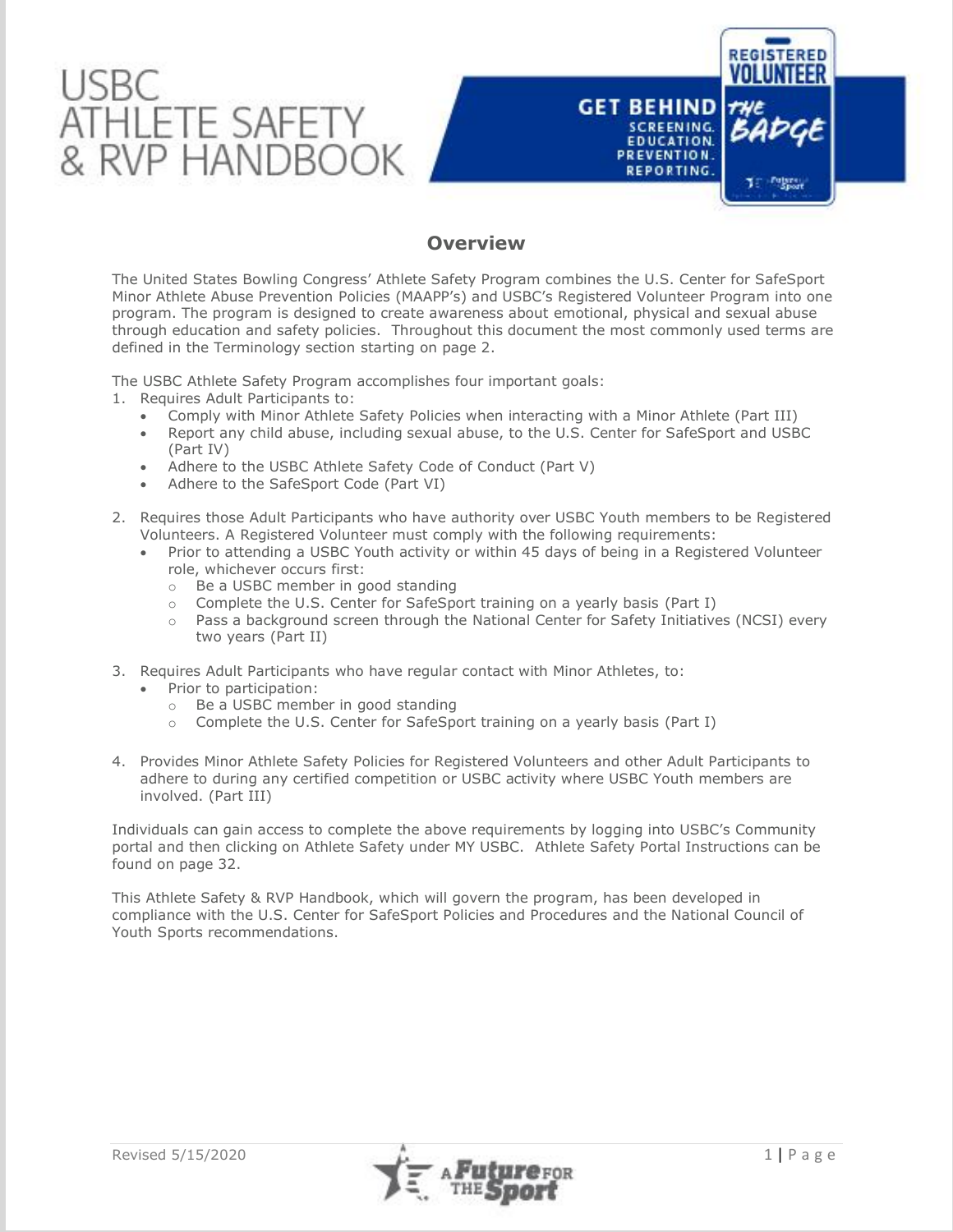

# **Terminology**

## **Adult Participant:** Any adult (18 years of age or older) who is:

- A member of USBC
- An employee or board member of USBC, a local or state association
	- o USBC employees and interns<br>
	o Team USA coaches and trains
	- Team USA coaches and trainers
	- o USBC Board Members
	- o Independent contractors
	- o Volunteers
	- o State and local association managers and staff
- Within the governance or disciplinary jurisdiction of USBC, a local or state association
	- o State and local youth committee members and directors
	- o State and local association board members
- Authorized, approved, or appointed by USBC, a local or state association to have regular contact with or authority over Minor Athletes.
	- o All Team USA and Junior Team USA athletes and alternates, training partners, and guides
		- 18 years of age or older who are selected by USBC to:
		- Participate in national or international team, or Delegation Events.
		- Train at any Olympic & Paralympic Training Center, USOPC High Performance Training Center, or International Training and Research Center.
	- o Other individuals, including medical personnel, authorized to work with Team USA and/or Junior Team USA athletes or other sport participants while at a USBC Training Site or competition event to which USBC sends athletes
	- $\circ$  Assistants, or personal care assistants who are funded, have a contractual obligation with, or are credentialed by USBC, have regular contact with USBC athletes, or otherwise meet the definition of Adult Participant Personal Care Assistant.
	- $\circ$  Other individuals who have regular contact with athletes as determined by USBC, in its discretion.
- Individuals in a Registered Volunteer role. This shall include, but is not limited to:
	- o League and tournament officials<br>
	o Local and state association hoard
	- Local and state association board members
	- o USBC trained coaches

**Amateur Athlete:** An athlete who meets the eligibility standards established by USBC for bowling.

**Authority:** When one person's position over another person is such that, based on the totality of the circumstances, they have the power or right to direct, control, give orders to, or make decisions for that person. Also see the [Power Imbalance definition in the SafeSport Code.](https://uscenterforsafesport.org/response-and-resolution/safesport-code/)

**Close-in-Age Exception:** An exception applicable to certain policies when an Adult Participant does not have authority over a Minor Athlete and is not more than four years older than the Minor Athlete (e.g., a 19-year-old and a 16-year-old). Note: this exception only applies within the prevention policies and not regarding conduct defined in the SafeSport Code.

**Dual Relationships:** An exception applicable to certain policies when an Adult Participant has a dual role or relationship with a Minor Athlete and the Minor Athlete's parent/guardian has provided written consent at least annually authorizing the exception.

**In-Program Contact:** Any contact (including communications, interactions, or activities) between an Adult Participant and any Minor Athlete(s) related to participation in sport.



**REGISTERED** 

Te Pulses

**GET BEHIND** 

**SCREENING.** EDUCATION.

REPORTING.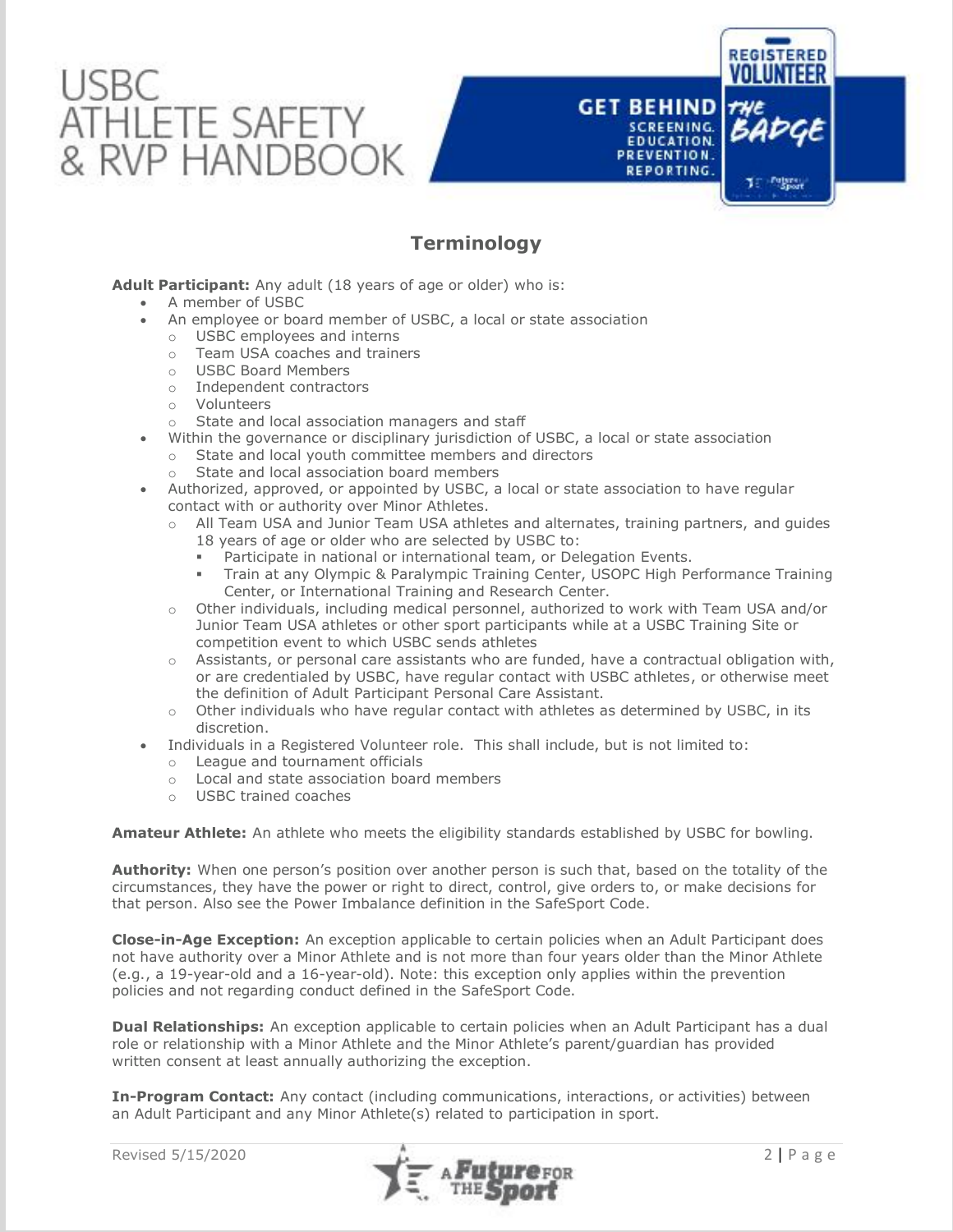



Examples of In-Program Contact include, but are not limited to: competition, practices, camps/clinics, training/instructional sessions, pre/post game meals or outings, team travel, review of game film, team- or sport-related relationship building activities, celebrations, award ceremonies, banquets, team- or sport-related fundraising or community service, sport education, or competition site visits.

**Local Affiliated Organization (LAO):** A regional, state, or local club or organization that is directly affiliated with USBC or that is affiliated with USBC by its direct affiliation with a regional or state affiliate of USBC. LAO does not include a regional, state, or local club or organization that is only a member of a National Member Organization of an NGB. In USBC, local and state associations and league and tournament competitions are considered Local Affiliated Organizations.

**Minor Athlete**: An Amateur Athlete under 18 years of age who participates in, or participated within the previous 12 months in, an event, program, activity, or competition that is part of, or partially or fully under the jurisdiction of USBC, local or state association.

Partial or Full Jurisdiction: Includes any certified event (including all travel and lodging in connection with the event) by USBC, or LAO, or any facility that USBC, or LAO owns, leases, or rents for practice, training or competition.

**National Governing Body (NGB):** A U.S. Olympic National Governing Body, Pan American Sport Organization, or Paralympic Sport Organization recognized by the U.S. Olympic & Paralympic Committee pursuant to the Ted Stevens Olympic and Amateur Sports Act, 36 U.S.C. §§ 220501, et seq. This definition shall also apply to the USOPC, or other sports entity approved by the USOPC, when they have assumed responsibility for the management or governance of a sport included on the program of the Olympic, Paralympic, or Pan-American Games.

**Adult Participant Personal Care Assistant:** An Adult Participant who assists an athlete requiring help with activities of daily living (ADL) and preparation for athletic participation. This support can be provided by a Guide for Blind or visually impaired athletes or can include assistance with transfer, dressing, showering, medication administration, and toileting. Personal Care Assistants are different for every athlete and should be individualized to fit their specific needs. When assisting a Minor Athlete, Adult Participant PCAs must be authorized by the athlete's parent/guardian.

**Paralympic Sport Organization (PSO):** an amateur sports organization recognized and certified as an NGB by the USOPC.

**Regular Contact:** Ongoing interactions during a 12-month period wherein an Adult Participant is in a role of direct and active engagement with any Minor Athlete(s). In USBC, this includes Adult Participants in a Registered Volunteer role and adult participants in a USBC adult/youth league.

**U.S. Olympic & Paralympic Committee (USOPC):** A federally chartered nonprofit corporation that serves as the National Olympic Committee and National Paralympic Committee for the United States.

**Registered Volunteer:** Anyone 18 years of age or older who has authority over minor athletes and are in a Registered Volunteer Role.

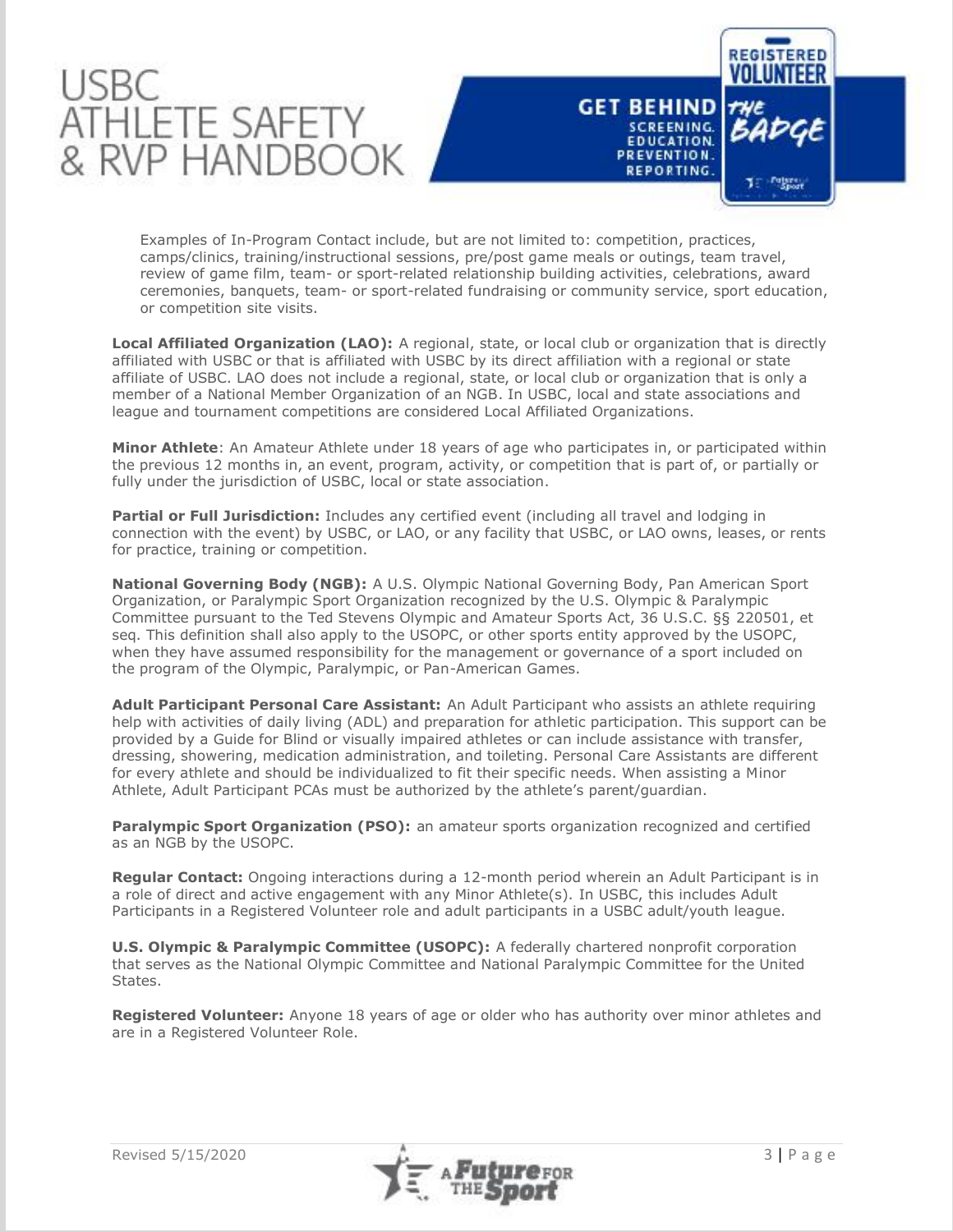

**Registered Volunteer Role:** Specific Adult Participant roles or positions within USBC governance structure that have authority over USBC Youth Members. Those roles are:

- USBC headquarters employees
- USBC national board and youth committee members
- USBC Team USA and Junior Team USA members
- State and local youth committee members and directors
- State and local association board members
- State and local association managers
- USBC league officers in leagues with members age 17 or younger
- USBC Youth tournament managers
- USBC trained coaches

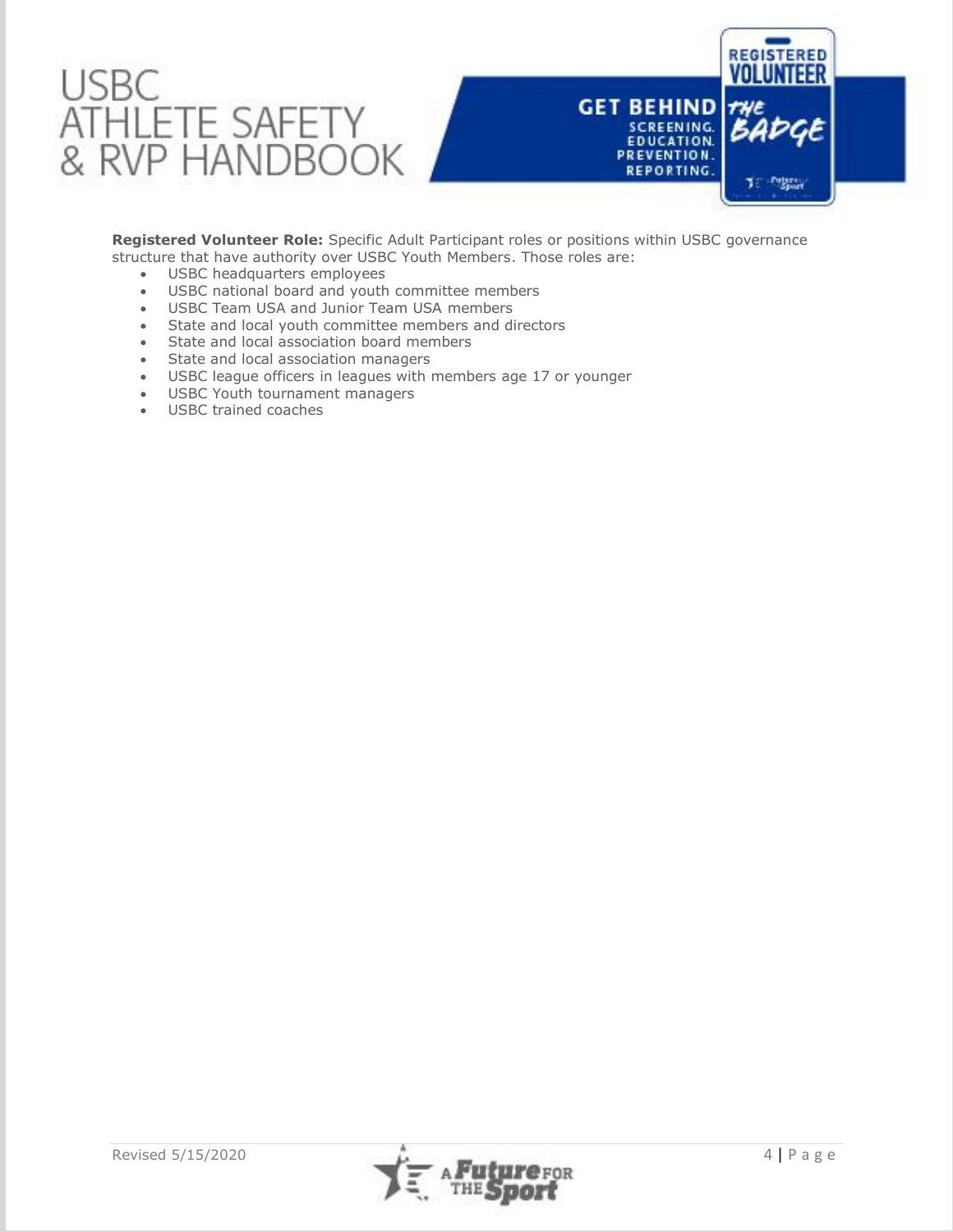

# **USBC Athlete Safety Policies**

The USBC has adopted policies, created by the U.S. Center for SafeSport, designed to create awareness about emotional, physical and sexual abuse.

# **Section I – Education and Training Policy**

## **A. Adult Participants Required to Complete Training**

The following Adult Participants, as defined on page 2, must complete training through the U.S. Center for SafeSport online training:

- 1. Adult participants who have regular contact with any amateur athlete(s) who is a minor;
- 2. Adult participants who have authority over any amateur athlete(s) who is a minor (Registered Volunteers)
- 3. Adult participants who are an employee or board member of USBC or a local or state association.

Adult Participants must complete the training as follows:

- Year one *SafeSport Trained* Core Course must be taken:
	- o Before regular contact with an amateur athlete who is a minor begins; and
	- o Within the first 45 days of initial membership, or
	- o Upon beginning a new role subjecting the adult to this policy.
- Year two Refresher 1
- Year three Refresher 2
- Year four Refresher 3

In year five and beyond, the above schedule will be repeated.

To be considered current with SafeSport Training, the next training course must be completed within 365 days from completion of the previous training.

To start your training, log into USBC's Community on BOWL.com and click on Athlete Safety.

It is recommended that Minor Athletes who are in a Registered Volunteer role take the *SafeSport Trained* Core Course, with parental consent, before beginning the role.

## **B. Minor Athlete Training**

Free online training is offered annually at www.athletesafety.org, subject to parental consent, to members who are minors regarding prevention and reporting of child abuse.

## **C. Parent Training**

Free online training is offered annually at [www.athletesafety.org](http://www.athletesafety.org/) to parents of minor athletes on the prevention and reporting of child abuse.

## **D. Optional Training**

- 1. Adult Participants serving in a volunteer capacity, who will not have regular contact with or authority over Minor Athletes, should take the Center's brief Volunteer Course (or SafeSport Trained Core) before engaging or interacting with any Minor Athlete(s).
- 2. USBC, a local or state association may provide training in addition to the SafeSport Trained Core, although they cannot refer to this training as "SafeSport" training. Training other than the SafeSport Trained Core or Refresher does not satisfy this policy.

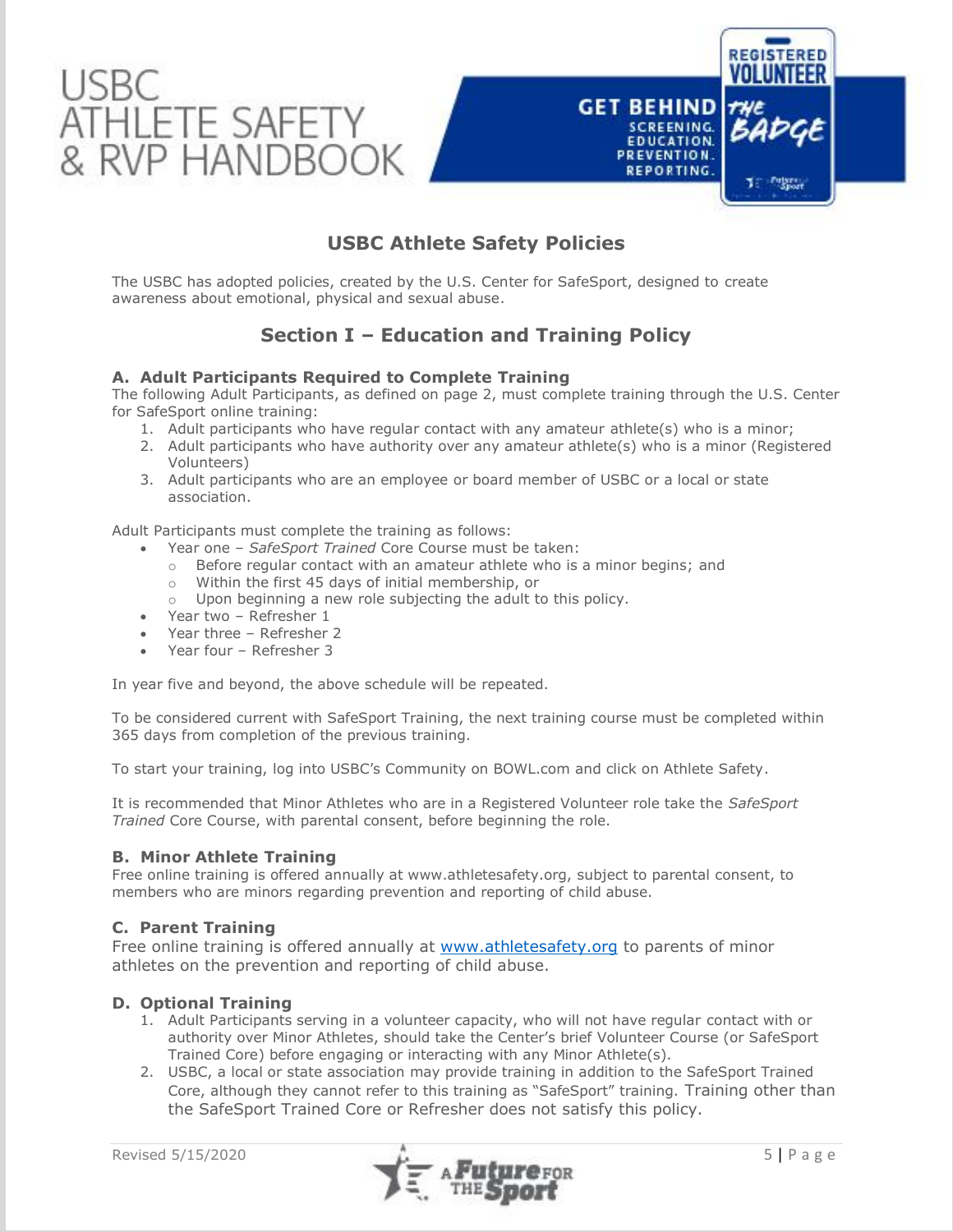

3. Parents of Minor Athletes are provided free online access to the Center's parent course and are encouraged to take the training.

## **E. Exemptions**

Exemptions from this Education and Training Policy may be made on a case-by-case basis for victims/survivors. Requests may be made directly to the U.S. Center for SafeSport, [exemptions@safesport.org.](mailto:training@safesport.org)

The U.S. Center for SafeSport will work with USBC regarding appropriate accommodations for persons with disabilities and individuals with limited English proficiency to satisfy the training requirements herein. USBC will provide reasonable accommodations and track any exemptions for individuals with disabilities and individuals with limited English proficiency.

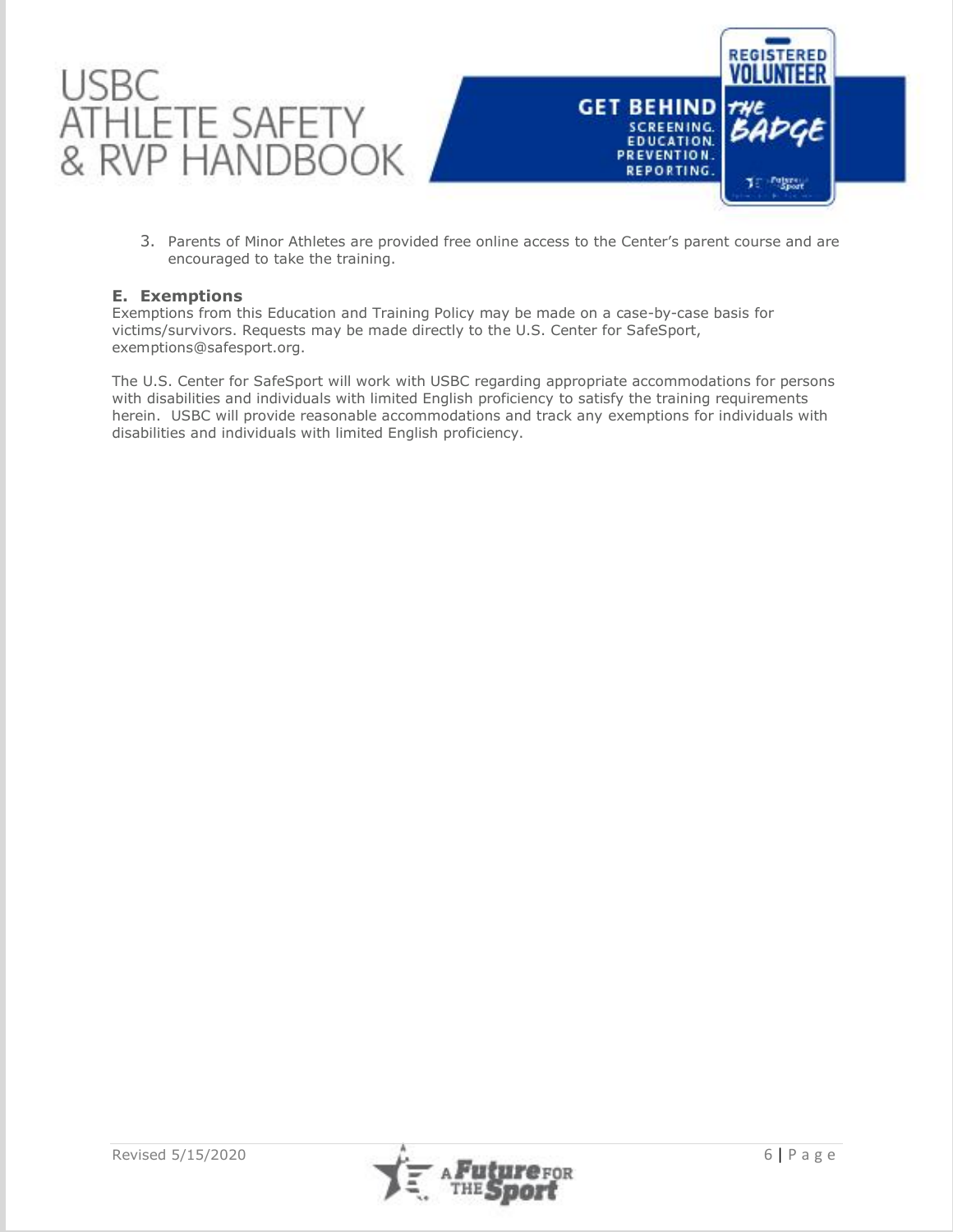

# **Section II – Criminal Background Screen Policy**

- A. **Application –** This policy applies to the following groups and individuals 18 years of age or older:
	- 1. Individuals USBC Headquarters authorizes, approves or appoints to serve in a position of authority over or have regular contact with Team USA or Jr. Team USA Athletes and Minor Athletes. This shall include, but is not limited to:
		- a. USBC employees and interns
		- b. Team USA coaches and trainers
		- c. USBC Board Members
		- d. Independent contractors
		- e. Volunteers
		- f. All Team USA and Junior Team USA athletes and alternates, training partners, and guides 18 years of age or older who are selected by USBC to:
			- 1) Participate in national or international team, or Delegation Events.
			- 2) Train at any Olympic & Paralympic Training Center, USOPC High Performance Training Center, or International Training and Research Center.
		- g. Other individuals, including medical personnel, authorized to work with Team USA and/or Junior Team USA athletes or other sport participants while at a USBC Training Site or competition event to which USBC sends athletes
		- h. Assistants, or personal care assistants who are funded, have a contractual obligation with, or are credentialed by USBC, or otherwise have regular contact with USBC athletes
		- i. Other individuals who have regular contact with athletes as determined by USBC, in its discretion.
	- 2. Individuals in a Registered Volunteer role. This shall include, but is not limited to:
		- a. League and tournament officials
		- b. Local and state association board members
		- c. USBC trained coaches

## **B. Background Check Search Components**

- 1. Full Background Checks. All full background check screens will include at least the following search components:
	- a. Social Security Number validation
	- b. Name and address history records
	- c. Two independent Multi-Jurisdictional Criminal Database searches covering 50 states plus DC, Guam, and Puerto Rico
	- d. Federal District Courts search for each name used and district where the individual currently lives or has lived during the past seven years, going back the length of time records are available and reportable
	- e. County Criminal Records for each name used and county where the individual currently lives or has lived during the past seven years, going back the length of time records are available and reportable for each county searched
	- f. National Sex Offender Registry database search of all available states, plus DC, Guam, and Puerto Rico
	- g. Multiple National Watch Lists
	- h. SafeSport Disciplinary Records
	- i. Comprehensive International Records search U.S. citizens who have lived outside of the United States for six consecutive months in any one country, during the past seven years
	- j. Motor Vehicle Records of at least a 3-year history in the state of licensure; (if driving is required for position)
- 2. Supplemental Background Checks. All supplemental off-year background check screens will be conducted using at least the following search components:
	- a. Multi-Jurisdictional criminal database covering 50 states plus DC, Guam, and Puerto Rico

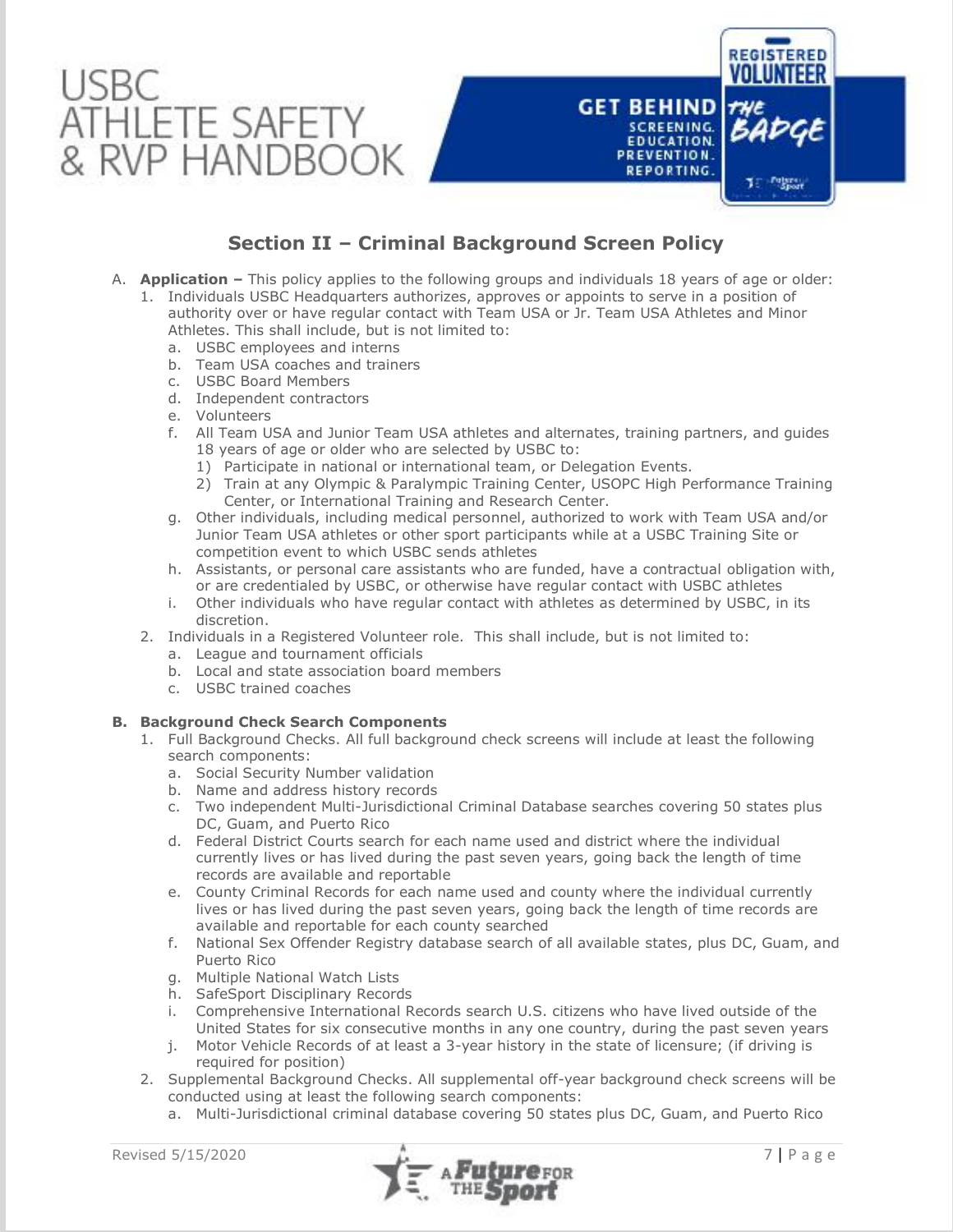

- b. Sex Offender Registry database searches of all available states, plus DC, Guam, and Puerto Rico; and
- c. SafeSport Disciplinary Records.

## **C. Timeframe**

- 1. Full background checks will be completed prior to the commencement of a new role or competition for all applicable individuals.
- 2. At a minimum, full background checks will be conducted on all applicable individuals every two years using at least the background check search components referenced in Item B.
- 3. A supplemental, partial, background check will be conducted in the off-years using at least the background check search components referenced in Item B of the Background Check Procedures
- **D. USBC Training Sites -** USBC requires criminal background checks in compliance with the background search components in Section B, for those individuals formally authorized, approved or appointed to serve in a position of authority over athletes, or to have regular contact with athletes.
- **E. Media –** Individuals affiliated with the media, who are authorized or credentialed by USBC to access a Training Site or attend a competition ran by USBC are required to undergo a criminal background.
- **F. Third-Party Vendors/Contractors –** Contracts with third-party vendors/contractors that are:
	- 1. In a position of authority over or
	- 2. In regular contact with athletes include the background check requirements set forth in this policy.

Certification must be provided by the vendor/contractor upon request by USBC, to establish that the mandated background checks were conducted.

**G. Partner Programs –** USBC does not partner with community organizations for events.

## **H. Background Check Report Review**

- 1. USBC Initiated Background Checks: Any USBC-initiated background check that results in a report of a disposition or resolution of a criminal proceeding, other than an adjudication of not guilty, for any of the below criminal offenses will be subject to USBC policies and procedures to determine the individual's level of access and involvement:
	- a. Any felony
	- b. Any misdemeanor involving:
		- 1) All sexual crimes, criminal offenses of a sexual nature to include but not limited to; rape, child molestation, sexual battery, lewd conduct, possession and distribution of child pornography, possession and distribution of obscene material, prostitution, indecent exposure, public indecency, and any sex offender registrant;  $10$
		- 2) Any drug related offenses;
		- 3) Harm to a minor and vulnerable person, including, but not limited to, offenses such as child abandonment, child endangerment/neglect/abuse, contributing to the delinquency of a minor, and DUI with a minor;
		- 4) Violence against a person (including crimes involving firearms and domestic violence);
		- 5) Stalking, harassment, blackmail, violation of a protection order and/or threats;
		- 6) Destruction of property, including arson, vandalism, and criminal mischief; and
		- 7) Animal abuse or neglect.
- 2. Secondary Review of USBC Determinations: USBC complies with the USOPC Background Check Policy and Procedures as it relates to situations under which a secondary review of USBC's determination will be conducted by the USOPC.



**REGISTERED** 

**GET BEHIND** 

**SCREENING. EDUCATION.** 

PREVENTION. REPORTING.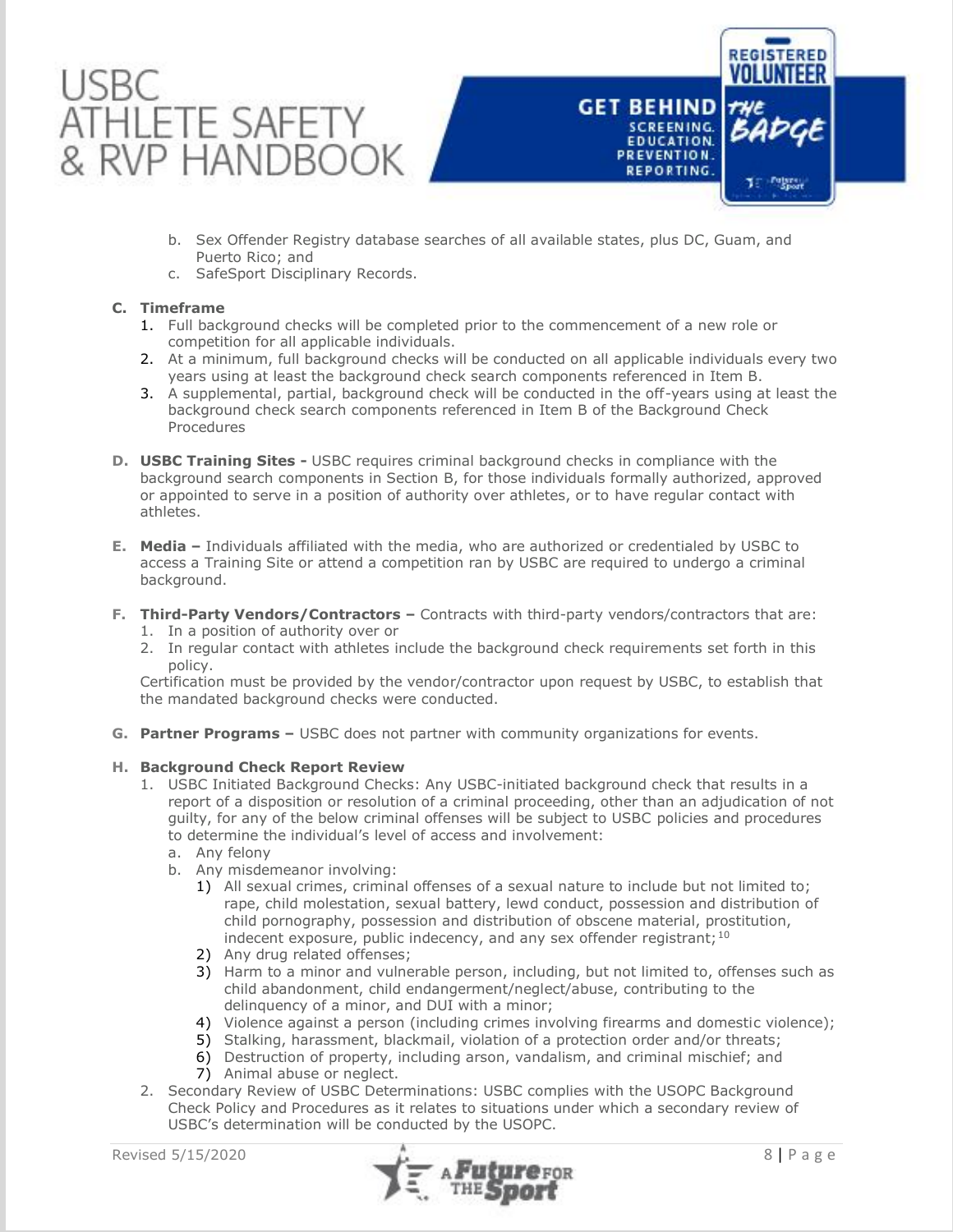



**I. Authorized Background Check Organization** - USBC uses the National Center for Safety Initiatives (NCSI) as the background check vendor. NCSI, a national leader in the field of background screening and a company specifically dedicated to the protection of children, is a fullservice screening organization that works in accordance with the *Recommended Guidelines©*  established by the National Council of Youth Sports ("NCYS").

The screening through NCSI is required even if you have submitted to background checks through an employer or another organization. Consistent and uniform implementation of the Criminal Background Screen Policy is critical to its success. All Registered Volunteers must be treated the same and the same background screen criteria must be applied to all.

NCSI uses the most current records and technology available. A background check will be valid for two years and the \$30 fee will cover an initial full screen plus an annual recheck of national criminal and sex offender registry data. Payment is made directly to NCSI by using Visa or MasterCard (a \$1.25 processing fee may apply).

The NCSI background screen program focuses on criminal activities that pose a serious threat to children. It does not include credit checks or motor vehicle violations.

- **J Protecting the Rights of the Volunteers -** This policy complies with the Fair Credit Reporting Act (FCRA), which provides specific protections to all USBC volunteers. Under the FCRA, an applicant is entitled to:
	- Obtain a copy of their criminal history information
	- Challenge the accuracy and completeness of the criminal history information

The FCRA also clearly establishes how criminal history records used during an appeal process and subsequent determinations must remain confidential.

NCSI will provide the highest possible levels of security to protect the privacy of USBC volunteers and their personal information according to the requirements of the FCRA.

**K. Appeals Process** – USBC will ensure every USBC member who wishes to be a Registered Volunteer has a fair and equitable opportunity to do so. In the event a member wishes to challenge the results of a background screen, he/she will be granted the right to appeal by USBC. Upon appeal, the procedures in Article II of the USBC Bylaws, Disciplinary Procedures Supplement will be followed.

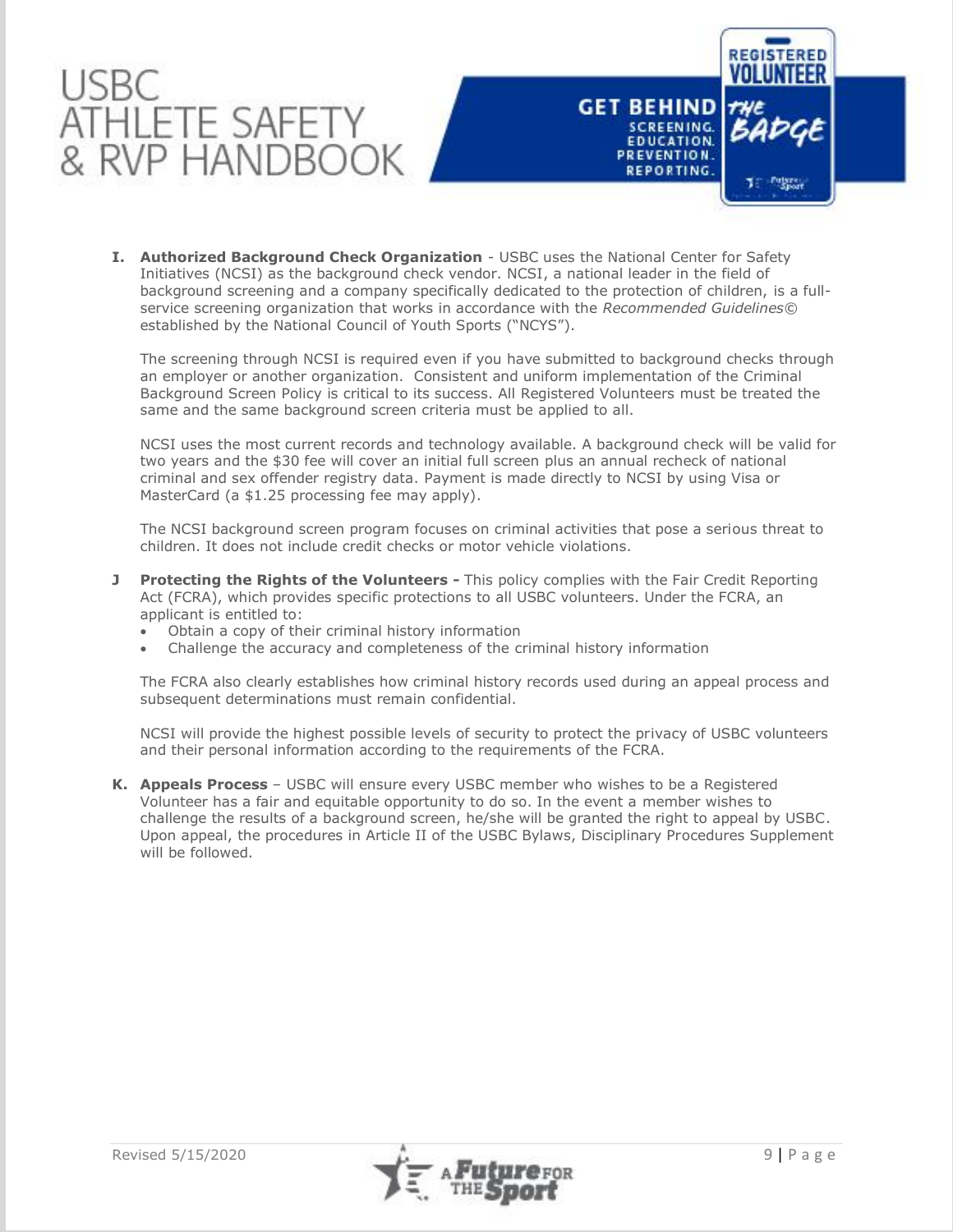

# **Section III – Minor Athlete Safety Policies**

## **A. Required Policies**

The following polices apply to USBC, state and local associations and any certified competition or activity where minor athletes are involved. Local and state associations and league and tournament competitions are referred to throughout these policies as Local Affiliated Organizations (LAOs). Unless a policy is identified as recommended, any adult who is an Adult Participant, which includes Registered Volunteers, must adhere to the policy. Even though a Registered Volunteer is also an Adult Participant, we have referred to them separately in these policies since "Registered Volunteer" is a common term within USBC.

## **B. Minor athletes who become adult athletes**

Minor athletes who reach the age of 18 must always adhere to the provisions found in the following policies when interacting with minor athletes who are 4 years of age younger or more.

Minor athletes who reach the age of 18 and then obtain a Registered Volunteer position, such as becoming a coach or official, must comply with these safety policies regardless of the age of the minor athletes with whom they will interact.

## **Policy #1: One-on-One Interactions**

Youth-adult relationships can be healthy and valuable for development of a minor athlete. Limiting onon-one interactions reduce the risk of sexual abuse. These policies are intended to reduce risks to minors while allowing for these beneficial relationships.

- **A. Observable and interruptible –** One-on-one In-Program Contact between minor athletes and a Registered Volunteer or other Adult Participant must be observable and interruptible, except in emergencies or:
- **B. Exceptions -** These exceptions also apply to all one-on-one In-Program Contact not specifically addressed in other policies:
	- a. A dual relationship (See page 3 for definition)
	- b. When the close-in-age exception applies (See page 3 for definition)
	- c. If a Minor Athlete needs a Personal Care Assistant, and:
		- 1. The Minor Athlete's parent/guardian has provided written consent to USBC or LAO having jurisdiction for the Adult Participant Personal Care Assistant to work with the Minor Athlete; and
		- 2. The Adult Participant Personal Care Assistant has complied with the Education & Training Policy; and
		- 3. The Adult Participant Personal Care Assistant has complied with USBC's Criminal Background Screening Policy
	- d. In other circumstances specifically addressed in this policy that allow for certain one-on-one interactions if USBC receives parent/guardian consent.

## **Policy #2: Meetings and Individual Training Sessions**

Registered Volunteers and other Adult Participants must follow the One-on-One Interactions Policy (Policy 1), exceptions also apply, in all meetings and training sessions where Minor Athlete(s) are present. In addition:

## 1. **Individual Training Sessions**

a. One-on-one, In-Program, individual training sessions must be observable and interruptible unless an exception exists.

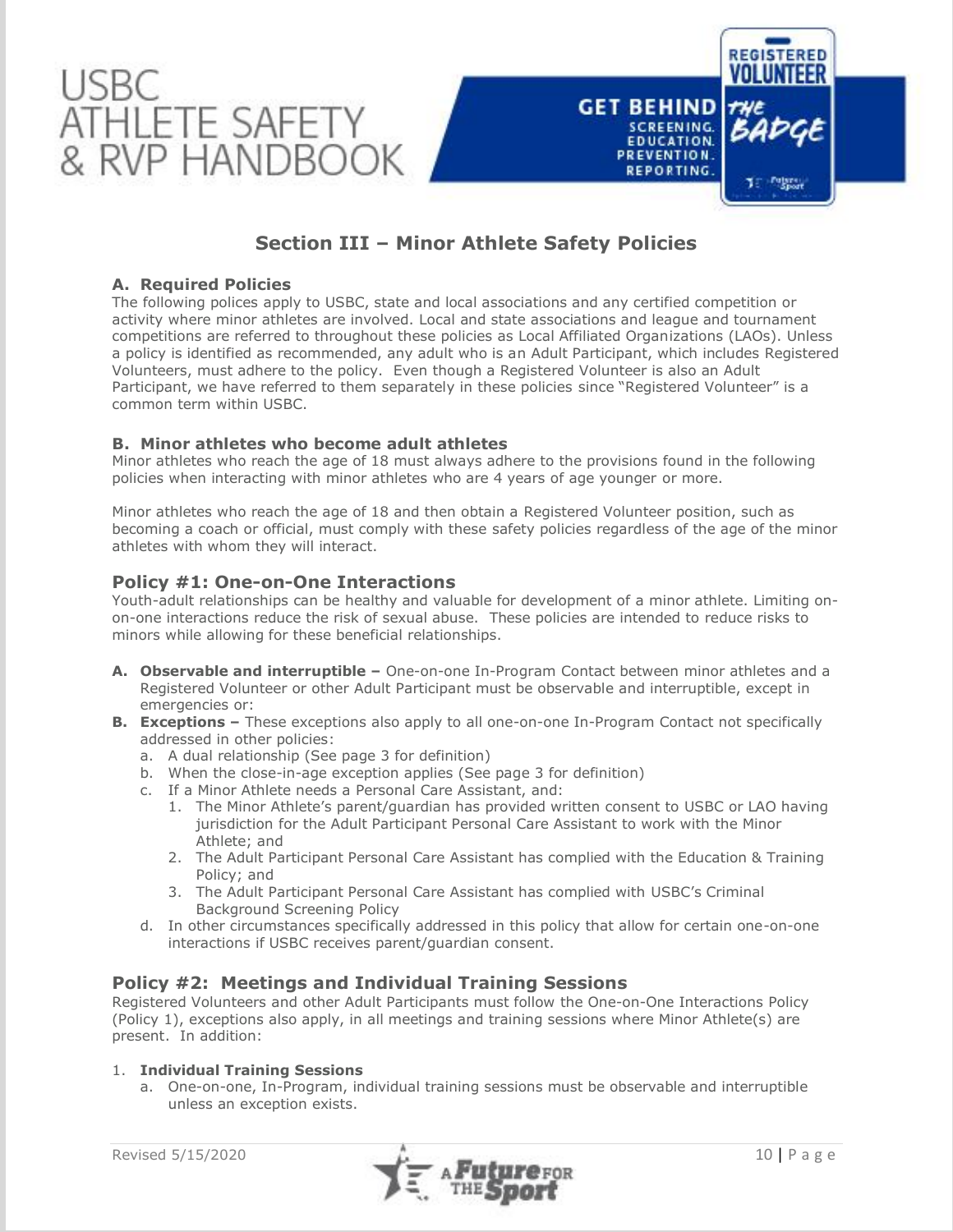



- b. The Registered Volunteer or other Adult Participant providing the individual training session must receive advance, written consent from the Minor Athlete's parent/guardian at least annually, which can be withdrawn at any time; and
- c. Parents/guardians must be allowed to observe the individual training sessions.
- 2. **Meetings** When a minor athlete is meeting with licensed mental health care professionals and health care providers (other than athletic trainers) at a sanctioned event or a facility, which is partially or fully under USBC or LAO's jurisdiction, the meeting must be observable and interruptible except:
	- a. If the door remains unlocked; and
	- b. Another adult is present at the facility and notified that a meeting is occurring, although the Minor Athlete's identity needs not be disclosed; and
	- c. USBC or the LAO overseeing the competition is notified the provider will be meeting with a Minor Athlete; and
	- d. The provider obtains consent consistent with applicable laws and ethical standards, which can be withdrawn at any time.

## **Policy #3: Locker Rooms, Changing Areas and Similar Spaces**

Registered Volunteers and other Adult Participants must follow the One-on-One Interactions Policy (Policy #1), exceptions also apply, in a locker room, changing area, or similar space where Minor Athlete(s) are present. In addition:

## **A. Conduct**

- 1. No Adult Participant or Minor Athlete can use the photographic or recording capabilities of any device in locker rooms, changing areas, or any other area designated as a place for changing clothes or undressing. The Registered Volunteer overseeing a competition may permit recording or photography for the purpose of highlighting an athletic accomplishment if:
	- a. Parent/legal guardian consent has been obtained; and
	- b. Two or more Registered Volunteers are present; and
	- c. USBC or the LAO approves the specific instance of recording or photography; and
	- d. Everyone is fully clothed
- 2. Registered Volunteers and other Adult Participants must not change clothes or behave in a manner that intentionally or recklessly exposes their breasts, buttocks, groin, or genitals to a Minor Athlete.
- 3. Registered Volunteers and other Adult Participants must not shower with Minor Athletes unless they meet the Close-in-Age Exception or the shower is a part of a pre-or post-activity rinse while wearing swimwear.
- 4. Parents/guardians may request in writing their Minor Athlete(s) not change or shower with Registered Volunteers and other Adult Participant(s) during In-Program Contact. USBC, LAO, Registered Volunteers, and other Adult Participant(s) must abide by this request.
- **C. Personal care assistants** Adult Participant Personal Care Assistants are permitted to be with and assist Minor Athlete(s) in locker rooms, changing areas, and similar spaces where other Minor Athletes are present, if they meet the requirements in Policy #1, Item B.
- **D. Availability and Monitoring** USBC or the LAO will mandate that The Registered Volunteer overseeing the competition must:
	- 1. Provide a private or semi-private place for Minor Athletes that need to change clothes or undress at events or facilities partially or fully under USBC or the LAO's jurisdiction.
	- 2. Monitor the use of locker rooms, changing areas, and similar spaces to ensure compliance with these policies at events or facilities partially or fully under the USBC or LAO's jurisdiction.

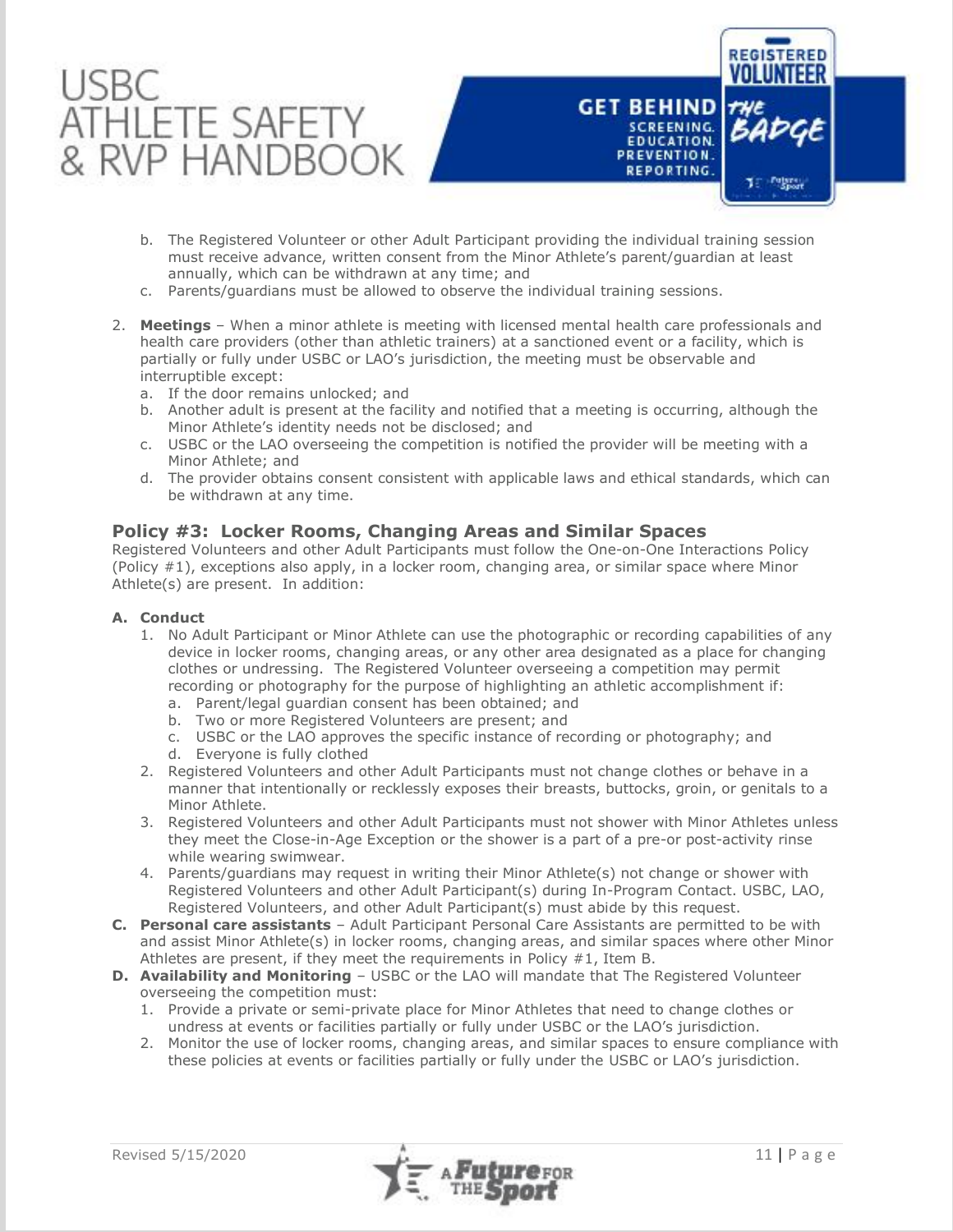



## **A. Open and Transparent**

- 1. One-on-one electronic communication between a Registered Volunteer or other Adult Participant and a Minor Athlete must be open and transparent unless an exception exists as indicated in the One-on-One Interactions Policy (Policy #1), Item B.
	- a. Open and transparent means the Registered Volunteer or other Adult Participant copies or includes the Minor Athlete's parent/guardian, another adult family member of the Minor Athlete, or another Registered Volunteer or Adult Participant.
	- b. If a Minor Athlete communicates with the Registered Volunteer or other Adult Participant first, the Registered Volunteer or other Adult Participant must follow this policy for any response.
- 2. Only platforms that allow for Open and Transparent communication may be used to communicate with Minor Athletes.
- **B. Team Communication** When an Adult Participant communicates electronically to the entire team or any number of Minor Athletes on the team, the Adult Participant must copy or include another Adult Participant or the Minor Athletes' parents/guardians.
- **C. Content** All electronic communication originating from an Adult Participant(s) to a Minor Athlete(s) must be professional in nature unless an exception in Policy  $#1$ , item B exists.
- **D. Requests to discontinue** Parents/guardians may request to USBC, Registered Volunteers or other Adult Participants subject to this policy not contact their Minor Athlete through any form of electronic communication. If such request is made, all must abide, absent emergency circumstances.

## **E. Recommended Components**

- 1. Hours Electronic communications should generally be sent only between the hours of 8:00 a.m. and 8:00 p.m. local time for the location of the Minor Athlete.
- 2. Social Media Connections Registered Volunteers and other Adult Participants, except those with a Dual Relationship or who meet the Close-in-Age Exception, are not permitted to maintain private social media connections with Minor Athletes and should discontinue existing social media connections with Minor Athletes.

## **Policy #5: Transportation**

Registered Volunteers and other Adult Participants cannot transport a Minor Athlete one-on-one during In-Program travel unless the Registered Volunteer or other Adult Participant meets the criteria in the One-on-One Interactions Policy (Policy #1), Item B. In addition:

## **A. Written Consent**

- 1. Written consent from a Minor Athlete's parent/guardian is required for all transportation organized by an Organization at least annually.
- 2. The Registered Volunteer or other Adult Participant must have advance, written consent to transport the Minor Athlete one-on-one. Such consent must be obtained at least annually from the Minor Athlete's parent/guardian.
- 3. Minor Athlete(s) or their parent/guardian can withdraw consent at any time.
- **B**. **In-Program** A Registered Volunteer or other Adult Participant meets the In-Program transportation requirements if accompanied by another Registered Volunteer or other Adult Participant or at least two minors.

## **C. Recommended Components**

- 1. Shared or Carpool Travel Arrangement USBC encourages parents/guardians to pick up their Minor Athlete first and drop off their Minor Athlete last in any shared or carpool travel arrangement.
- 2. Parent Training Parents/guardians receive the U.S. Center for SafeSport education and training on child abuse prevention before providing consent for their Minor Athlete to travel one-on-one with an Adult Participant**.**



**REGISTERED** 

**GET BEHIND** 

**SCREENING. EDUCATION.** 

PREVENTION. REPORTING.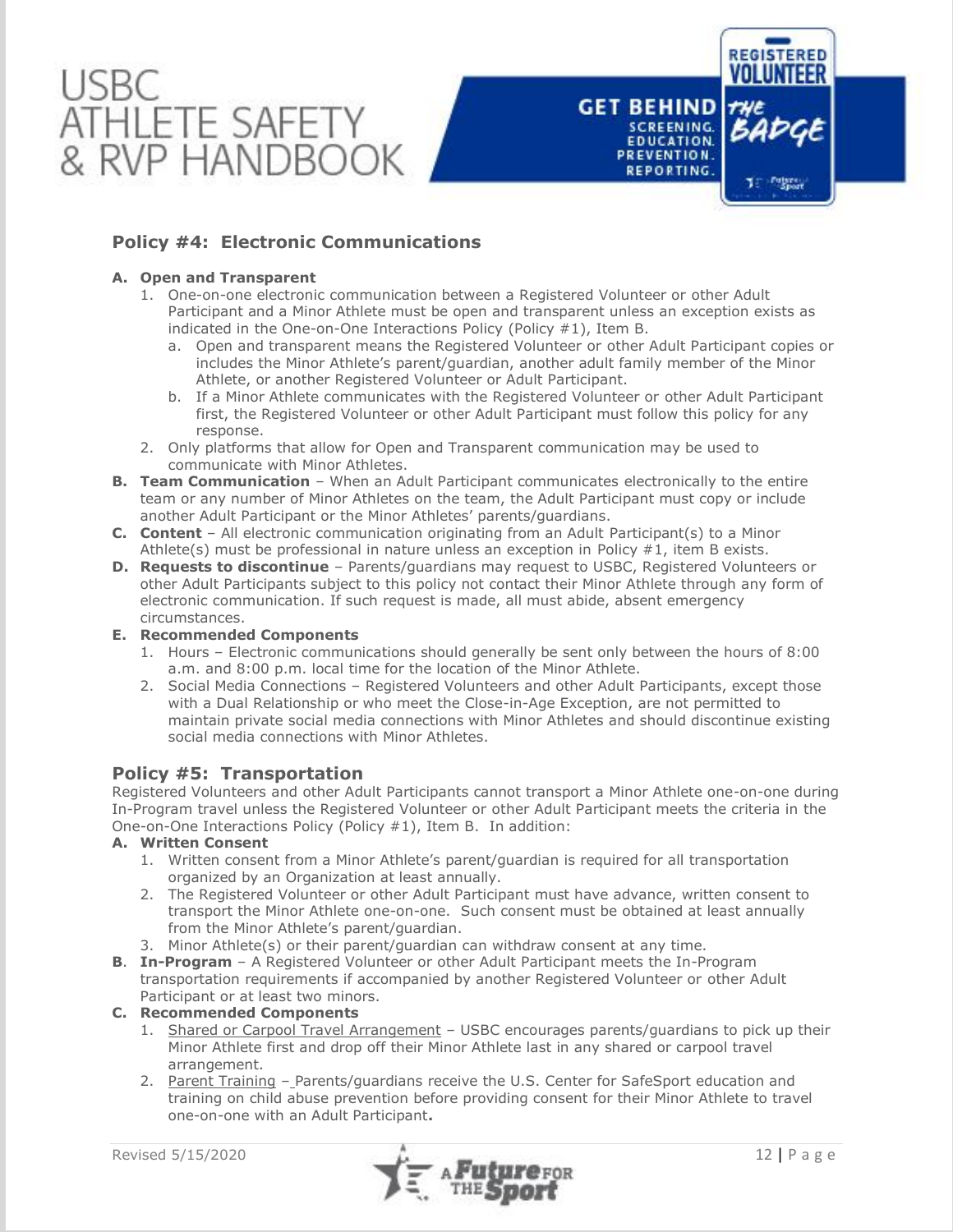



## **Policy #6: Lodging**

- **A. Observable and Interruptible** All In-Program Contact at a hotel or lodging site between a Registered Volunteer or other Adult Participant and a Minor Athlete must be observable and interruptible.
- **B. Hotel Rooms and Other Sleeping Arrangements**
	- 1. Written consent from a Minor Athlete's parent/guardian must be obtained for all In-Program lodging at least annually.
	- 2. A Registered Volunteer or other Adult Participant cannot share a hotel room or otherwise sleep in the same room with a Minor Athlete unless an exception exists as indicated in the One-on-One Interactions Policy (Policy #1, Item B), provided USBC or LAO has advanced, written consent for the lodging arrangement.
- **C. Monitoring or Room Checks** If USBC, the LAO or team performs room checks during In-Program lodging, the one-on-one interaction policy must be followed and At least two adults must perform room checks.
- **D. Lodging authorized or funded by USBC or LAO**
	- 1. Registered Volunteers or other Adult Participants traveling with USBC or LAO must agree to and sign the Athlete Safety/RVP Lodging Policy at least annually.
	- 2. Adults traveling overnight with Minor Athlete(s) must be Registered Volunteers (Background Screen and current with SafeSport training)
- **E. Recommended Component -** It is recommended parents/guardians receive the U. S. Center for SafeSport's education and training on child abuse prevention before providing consent for lodging arrangements under this policy.

## **Policy #7: Athletic Training Modalities, Massages, and Rubdowns**

- **A. In Program** All In-Program athletic training modalities, massages, or rubdowns of a Minor Athlete must:
	- 1. Be observable and interruptible; and
	- 2. Have another Registered Volunteer or other Adult Participant physically present for the athletic training modality, massage, or rubdown; and
	- 3. Have documented consent as explained in section B below; and
	- 4. Be performed with the Minor Athlete fully or partially clothed, ensuring the breasts, buttocks, groin or genitals are always covered; and
	- 5. Allow parent/guardians in the room as an observer, except for competition or training venues that limit credentialing.

## **B. Consent**

- 1. Providers of athletic training modalities, massages, and rubdowns or USBC/LAO, when applicable, must obtain consent at least annually from Minor Athletes' parents/guardians before providing any athletic training modalities, massages, or rubdowns.
- 2. Minor Athletes or their parents/guardians can withdraw consent at any time.

## **C. Recommended components**

- 1. Parent Training Parents/guardians receive the U.S. Center for SafeSport education and training on child abuse prevention before providing consent for their Minor Athlete to receive an athletic training modality, massage, or rubdown.
- 2. The provider should narrate the steps in the massage, rubdown, or athletic training modality before taking them, seeking assent of the Minor Athlete throughout the process.
- 3. When possible, techniques should be used to reduce physical touch of Minor Athletes.
- 4. Only licensed providers should administer a massage, rubdown, or athletic training modality.
- 5. Coaches, regardless of whether they are licensed massage therapists, should not massage Minor Athletes.

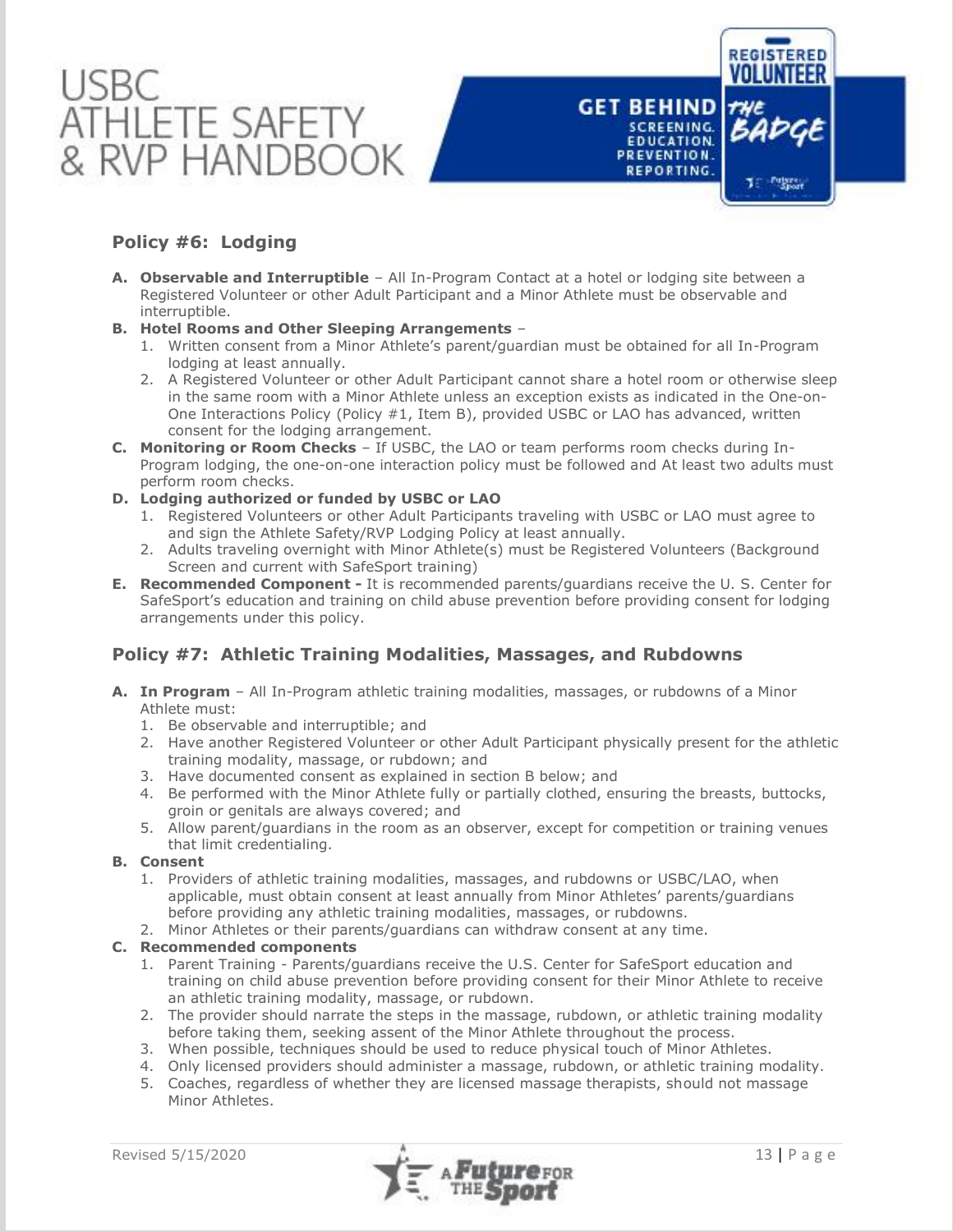

## **Policy #8: Best Practices**

**A. Out-of-Program Contact –** Registered Volunteers and other Adult Participants, who do not meet the close-in-age exception nor have a dual relationship with a Minor Athlete, should not have outof-program contact with Minor Athlete(s) without parent/legal guardian consent, even if the outof-program contact is not one-on-one.

## **B. Gifting**

- 1. Registered Volunteers or Adult Participants, who do not meet the close-in-age exception nor have a dual relationship with a Minor Athlete, should not give personal gifts to Minor Athlete(s).
- 2. Gifts that are equally distributed to all athletes and serve a motivational or education purpose are permitted.

## **C. Photography/Video**

- 1. Photographs or videos of athletes may only be taken in public view and must observe generally accepted standards of decency.
- 2. Registered Volunteers or other Adult Participants should not publicly share or post photos or videos of Minor Athlete(s) if consent has not been obtained from the parent/guardian and Minor Athlete.

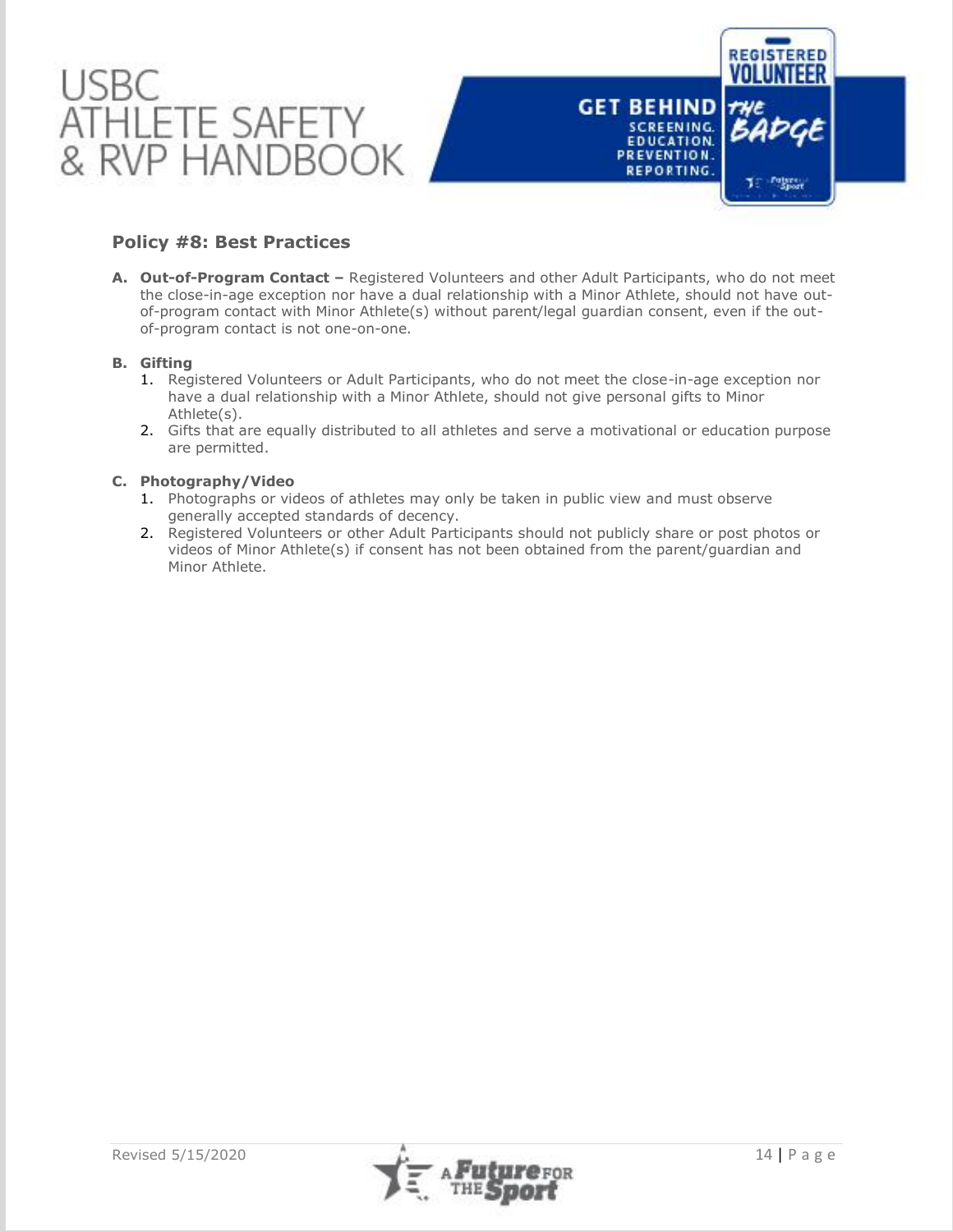

# **Section IV – Reporting Policy**

**Note:** Nothing in this policy shall be construed to require a victim of child abuse or other misconduct to self-report.

No one should investigate suspicions or allegations of child abuse or other Prohibited Conduct or attempt to evaluate the credibility or validity of allegations as a condition of reporting to the Center or to appropriate authorities.

## **A. Reporting Requirements related to:**

- **1. Child Abuse -** An Adult Participant who learns of information and reasonably suspects that a child has suffered an incident of child abuse, including sexual abuse, shall immediately make a report of the suspected abuse to both Law Enforcement and the U.S. Center for SafeSport (UCCSS):
	- a. Law Enforcement
		- 1) The agency designated by the Attorney General, consistent with federal requirements set forth in section 226 of the Victims of Child Abuse Act of 1990 (34 U.S.C. § 20341).
		- 2) Applicable State Law Enforcement agency; learn more about this requirement by visiting https://www.childwelfare.gov/topics/responding/reporting.
	- b. U.S. Center for SafeSport
		- 1) Through the U.S. Center for SafeSport's online reporting form, www.safesport.org.
		- 2) By Phone at 720-531-0340, during regular business hours (Monday-Friday, 9:00 AM MT – 5:00 PM MT.)

Reporting such conduct to the USCSS does not satisfy an Adult Participant's obligation to report to law enforcement or other appropriate authorities consistent with section 226 of the Victims of Child Abuse Act of 1990 (34 U.S.C. § 20341).

## **2. Sexual Misconduct**

- a. Anyone who experiences or becomes aware of an incident of Sexual Misconduct involving a Participant is encouraged to immediately report the incident to USCSS (and/or to law enforcement if the matter involves possible criminal conduct).
- b. Adult Participants must promptly report possible Sexual Misconduct directly to USCSS whenever such Participants become aware of conduct that could constitute Sexual Misconduct.
- **3. Emotional and Physical Misconduct -** Adult Participants are required to report to USBC emotional and physical misconduct (including bullying, stalking, hazing, and harassment) prohibited under the Code, and violations of proactive policies. To report to USBC, visit BOWL.com/RVP.

## **4. Criminal Dispositions**

- a. Adult Participants are required to report to USCSS Criminal Charge(s) and Disposition(s) involving sexual misconduct or misconduct involving Minors.
- b. Adult Participants are required to report Criminal Charge(s) and Disposition(s) involving any other form of misconduct to USBC. To report to USBC, visit BOWL.com/RVP
- **5. Misconduct Related to the Center's Process –** Adult Participants are required to report to the USCSS any suspected incident(s) of:
	- a. Aiding and Abetting
	- b. Abuse of Process
	- c. Retaliation
- **6. Violations of USBC's Prevention Policies or USCSS's MAAPs –** Adult Participants are required to report violations of USBC's Prevention Policies or USCSS's MAAPPs to USCSS when the violation meets the criteria in items 1 and 2 above and to USBC when the criteria meets item 3 above.

## **B. Anonymous Reports**

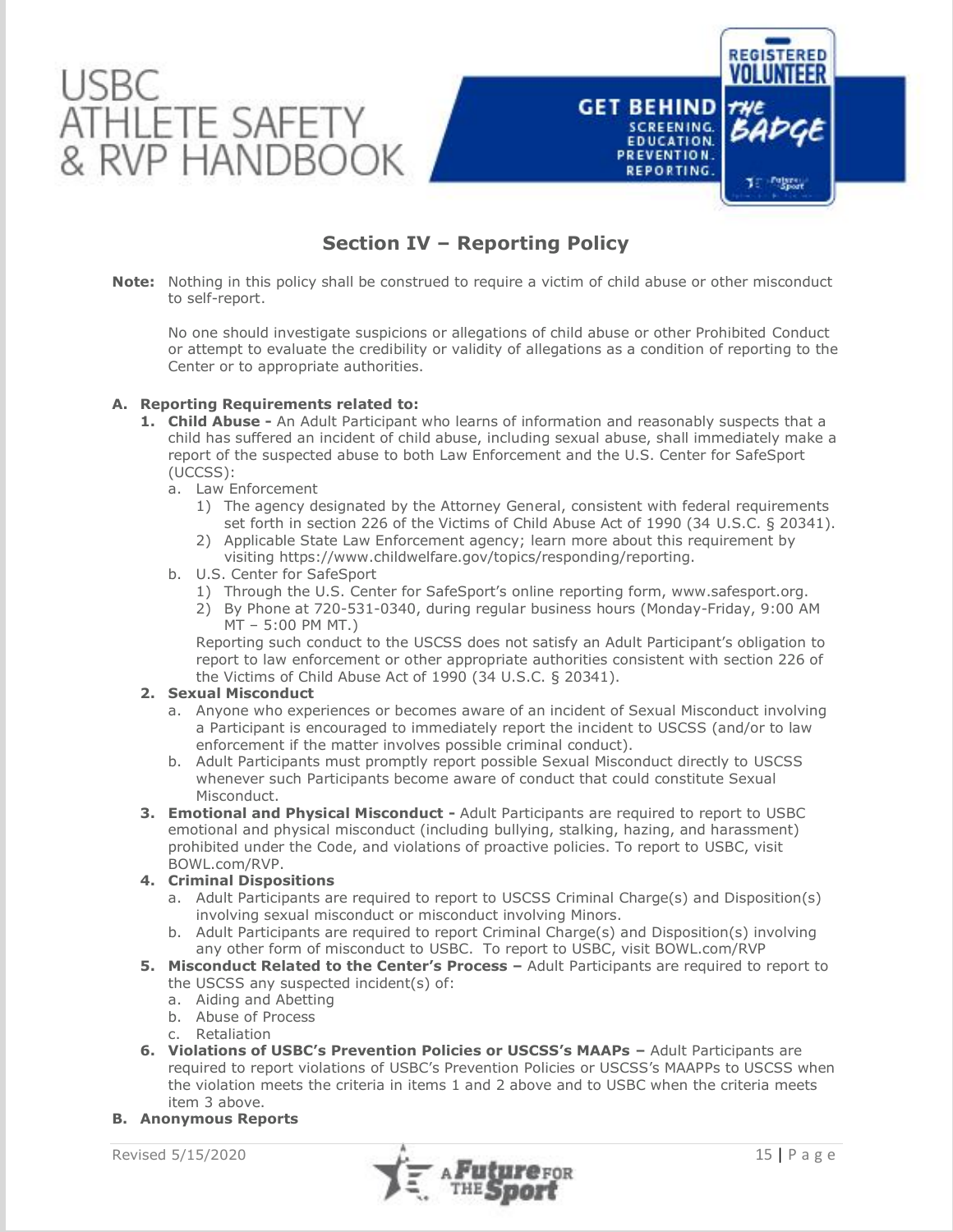

- 1. Reports may be made anonymously to USCSS or USBC. Anonymity means USCSS or USBC will not know the personally identifying information of the reporter. It does not mean that the underlying information will be protected.
- 2. An anonymous report may limit the ability to investigate and respond to a report, and if an Adult Participant reports anonymously, it may not be possible to verify that mandatory reporting obligations have been satisfied.
- 3. Adult Participants are encouraged to provide their name and contact information when reporting.

## **C. Whistleblower Protection**

- 1. Regardless of outcome, it is the policy of USBC to support the claimant(s) and his or her right to express concerns in good faith. USBC will not encourage, allow or tolerate attempts from any individual, group or organization to retaliate, punish, allow or in any way harm any individual(s) who reports a concern in good faith. Such actions against a claimant will be considered a violation of the USBC's Athlete Safety Program and grounds for disciplinary action. However, this "Whistleblower" protection is not intended to shield claimants from discipline for engaging in other misconduct.
- 2. For more information on USBC's Whistleblower Policy, see Article VI in the USBC Bylaws Disciplinary Supplement

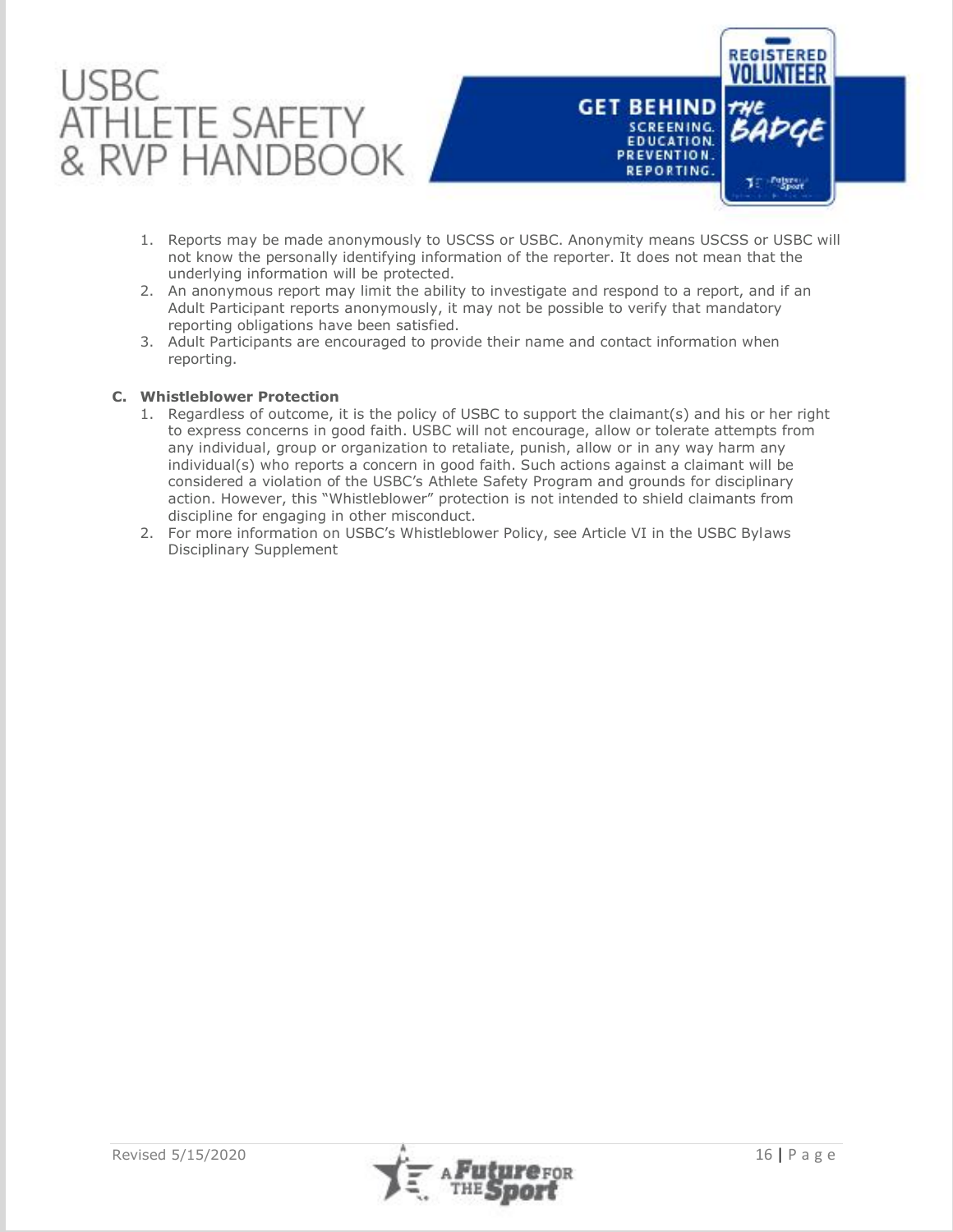

# **Section V – USBC Athlete Safety Code of Conduct**

Part of USBC's commitment is a mandatory agreement for all Registered Volunteers and Adult Participants to abide by the USBC Registered Volunteer Program Code of Conduct. Exceptions may apply to those in a Dual Relationship with a Minor Athlete.

A Registered Volunteer or Adult Participant can be charged with the following code of conduct violation(s):

- 1. Consumption or being under the influence of alcohol or illegal drugs while working with youth.
- 2. Providing alcohol or drugs to youth or allowing consumption of same while under your supervision.
- 3. Physical, verbal, or sexual abuse of any child.
- 4. Failing to respect the privacy of youth in situations where privacy is required, for example changing clothes or taking showers (the only exception is when health or safety issues dictate specific action).
- 5. Disciplining by use of physical punishment or failure to provide necessities such as water, food, or shelter.
- 6. Inappropriately touching a youth's body. As a rule, this includes any area of the body that would be covered by a bathing suit. It is normally acceptable to touch a youth on the shoulders, arm or upper back.
- 7. Tickling, wrestling, or teasing a youth.
- 8. In the presence of a youth or parents or the use of social media where a youth or parents can view:
	- a. Inappropriate jokes or pictures
	- b. Intimate details of one's personal life
	- c. Any kind of sexual reference
- 9. Using profanity or any kind of harassment in the presence of a youth or parents.
- 10. Releasing a youth to anyone other than the authorized parent or guardian, or to a person designated by the parent/guardian.

The grievance should be in writing and detail the charge(s) against the Registered Volunteer or Adult Participant and the Athlete Safety Code of Conduct involved. The grievance should be signed by the person(s) make the charge(s) and filed with USBC Headquarters. Anonymous and/or unsigned complaints concerning sexual misconduct will be forwarded to the U.S. Center for SafeSport for processing.

A violation of the Code of Conduct may result in disciplinary action, including suspension of USBC membership or termination of one's Registered Volunteer Status.

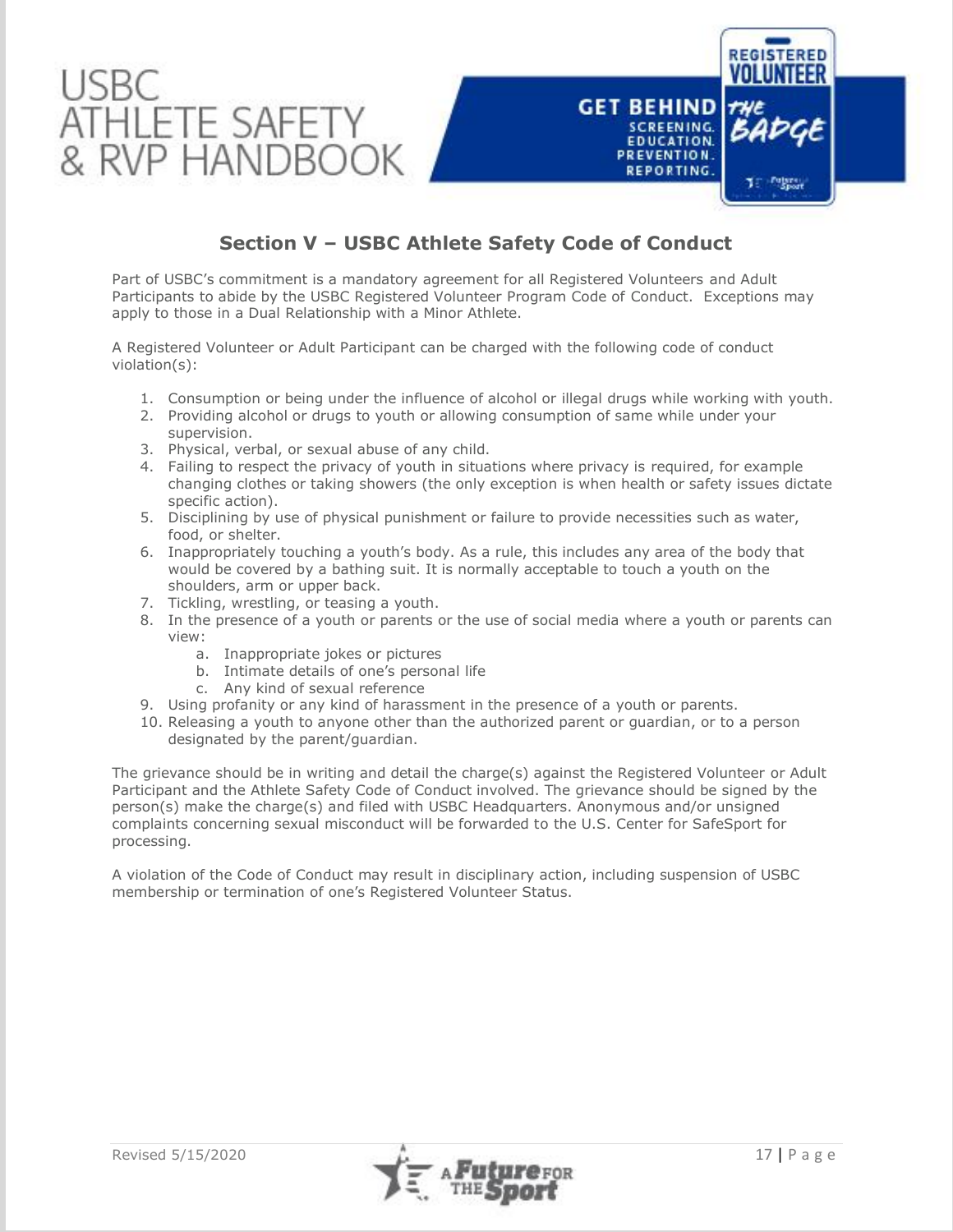

# **Section VI – SafeSport Code**

The SafeSport Code, created by the U.S. Center for SafeSport, requires participants to abide by a set of procedures and prohibited conduct while participating in a sporting event.

The USBC has adopted the SafeSport Code in its entirety and all members of USBC are expected to abide by the Code. To view the code, please go to safesport.org/policies-procedures or click [here.](https://safesport.org/policies-procedures)

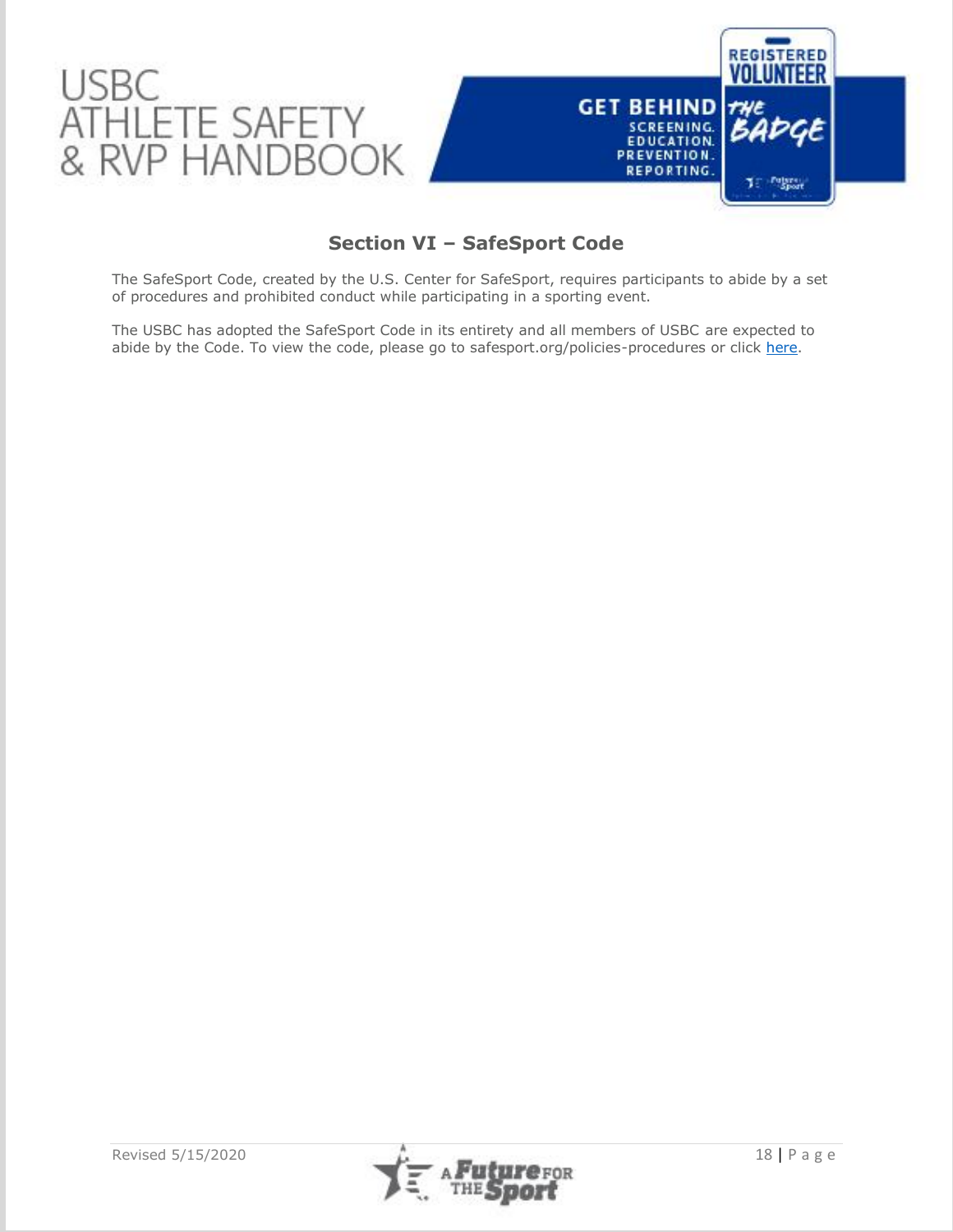



## **Athlete Safety Program**

## **What is the Athlete Safety Program?**

The United States Bowling Congress' Athlete Safety Program combines the U.S. Center for SafeSport Policies and USBC's Registered Volunteer Program into one comprehensive program. This program is designed to create awareness about emotional, physical and sexual abuse through education and safety policies.

## **Who is required to follow the policies of the Athlete Safety Program?**

USBC members age 18 and older who compete in a league with members age 17 or younger are considered Adult Participants and must adhere to the entire handbook with the exception of the Criminal Background Screen Policy. Registered Volunteers are required to follow all policies.

## **Why does the Athlete Safety Program require all individuals to be USBC members?**

USBC must have jurisdiction over those who are either Adult Participants or Registered Volunteers and having membership allows that. Having jurisdiction gives USBC and the U.S. Center for SafeSport the ability to investigate any conduct in violation of these policies.

## **How will I know it when it's time to complete a requirement to remain in the program?**

Each individual will receive an email from USBC prior to expiration of a requirement informing them a requirement is due and to log into their Athlete Safety Portal to complete the process.

## **How do I log into my Athlete Safety Portal?**

Your Athlete Safety Portal can be found by using your community login on BOWL.com, After logging in, click MY USBC and select Athlete Safety.

## **Adult Participants**

## **Who is considered an Adult Participant?**

Any adult (18 years of age or older) who is:

- A member of USBC;
- An employee or board member of USBC, a local or state association;
- Within the governance or disciplinary jurisdiction of USBC, a local or state association,
- Authorized, approved, or appointed by USBC, a local or state association, to have regular contact with or authority over Minor Athletes.
- Individuals in a Registered Volunteer role.

For a complete list of positions within the above roles, please see the Terminology section on page 2.

## **What is required of an Adult Participant?**

Prior to competing in a league with Minor Athletes, Adult Participants must current with USBC's Education and Training Policy which requires *SafeSport Trained* Core Course and subsequent Refresher Courses every year after Adult Participants must also adhere to USBC's Safety Policies, Reporting Policy, Code of Conduct and the SafeSport Code.

## **What is required of the adults who compete in an adult/youth league?**

Any individual age 18 and older is considered an Adult Participant and must adhere to USBC's Education and Training Policy which requires *SafeSport Trained* Core Course and subsequent Refresher Courses every year after.



**REGISTERED** 

T Future

**GET BEHIND** 

**SCREENING. EDUCATION.** 

PREVENTION. REPORTING.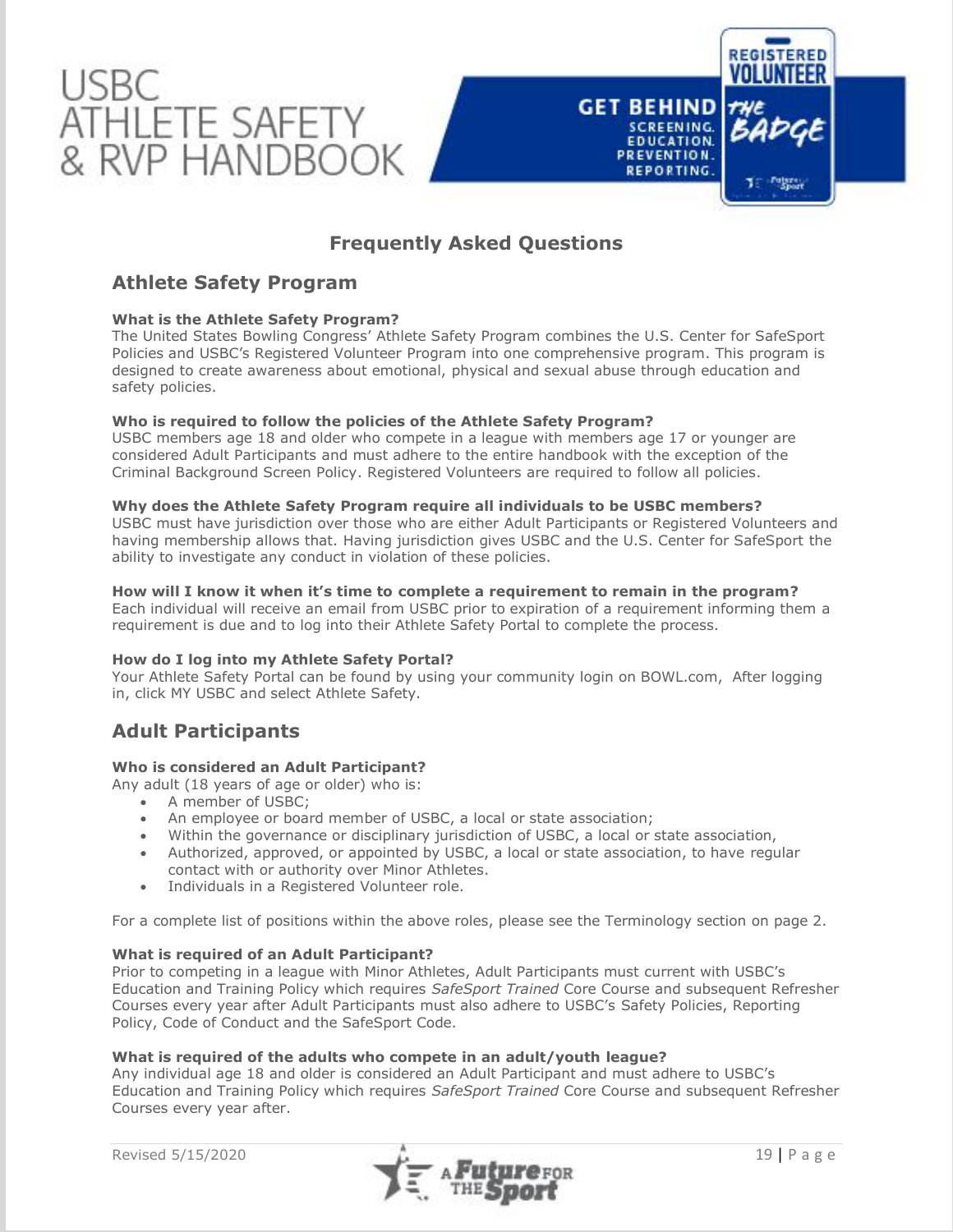

# **U.S. Center for SafeSport Training**

## **How do I register for the training?**

A link to the training is on BOWL.com in your Athlete Safety Portal. You can access the portal by using your community login. After logging in, click MY USBC and select Athlete Safety.

## **Why do we need to take the SafeSport Training?**

In February 2018, the United States passed a law authorizing the U. S. Center for SafeSport to create awareness about emotional, physical and sexual abuse through education and safety policies.. The law also requires USBC, as the National Governing Body for the sport of bowling, to offer and give consistent training related to the prevention of child abuse to adult members who are in regular contact with minors. This training from the center allows USBC to comply with the law.

To view the law, click [here.](https://www.congress.gov/bill/115th-congress/senate-bill/534)

## **Can the SafeSport training be conducted in a group setting?**

No. Training in only available through the SafeSport website. This online training is the only training program recognized by the U.S. Center for SafeSport for compliance with the requirement.

## **How do we verify if an individual has completed SafeSport training?**

A SafeSport icon has been added to each member's profile in the Find-a-Member feature. Anyone who has completed the training will show a SafeSport icon.

## **How often do I have to complete SafeSport Training?**

After the initial *SafeSport Trained* Core Course, a refresher course will need to be completed within one year from your completion date.

## **Is this training required if an 18-year-old only bowls in tournaments with Minor Athletes?**

No. The training is required for those who have regular contact with Minor Athletes. Since tournaments are not a competition with regular matches, adults are not under the same requirements in tournaments as they are in leagues. USBC does recommend anyone 18 years of age and older who competes with Minor Athletes to take SafeSport Training on a yearly basis. However, Adult Participants must follow the policies under Section 3 of this manual anytime they are competing with Minor Athletes

## **If members turn 18 during the bowling season and competes in a USBC Youth certified league, do they need to take** *SafeSport Trained* **Core Course ?**

Yes. Once a member turns 18, they are considered an Adult Participant and must complete the training prior to the next scheduled league session. Anyone under age 18 can take the training with parental consent, or once they turn 18 without consent.

## **Why do I need a USBC National ID number to register for the SafeSport Training?**

U.S. Center for SafeSport transmits your national ID number back to USBC so the training can be attached to your bowler profile. This way, USBC is able to determine when a member completes the required training.

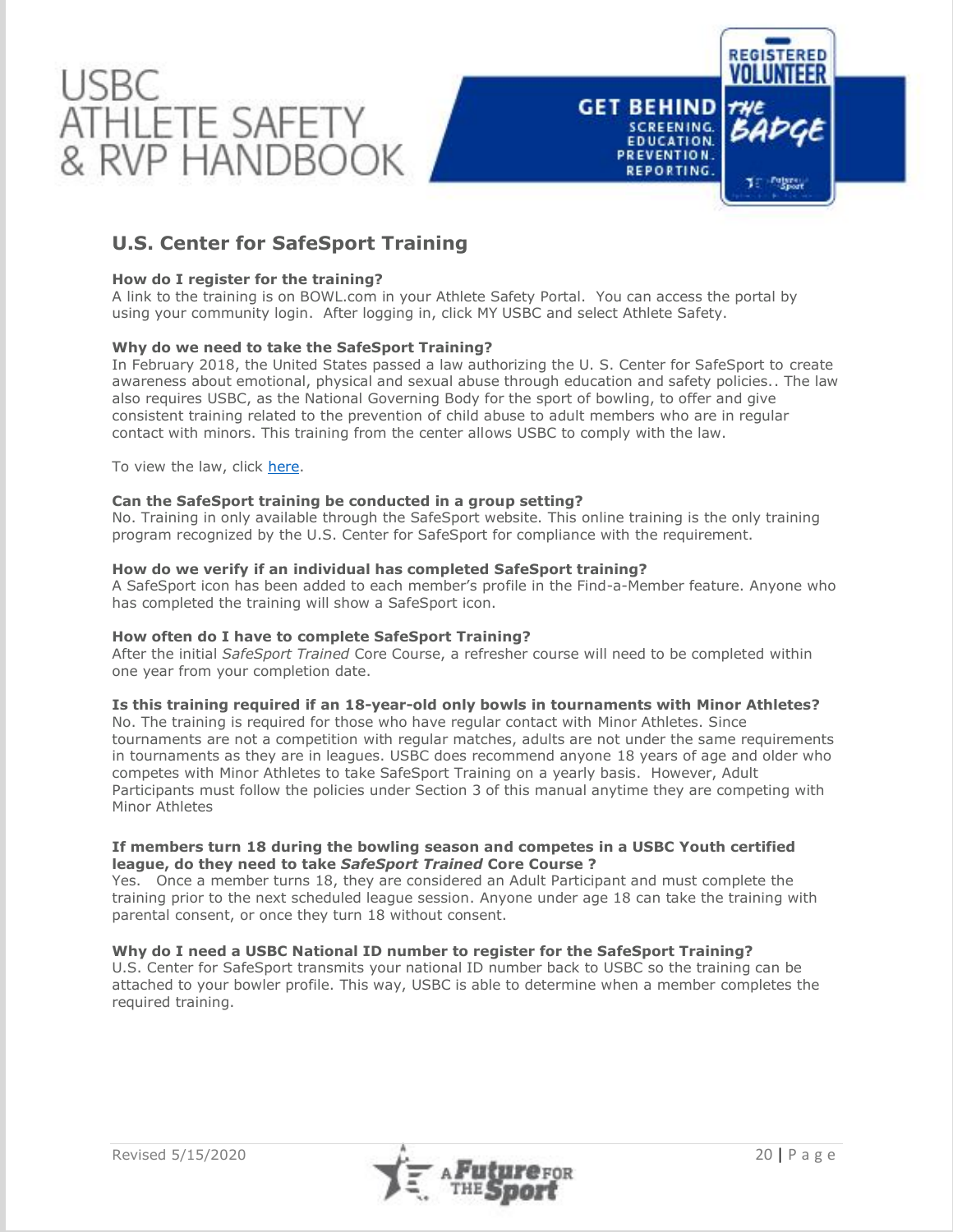

## **Registered Volunteers**

## **Who must enroll to become a Registered Volunteer?**

Anyone age 18 or older who holds a position of authority or supervision over USBC Youth programs, has an opportunity to establish a position of trust, and/or has an opportunity to build a one-on-one relationship through USBC Youth programs with USBC Youth bowlers must become a USBC Registered Volunteer.

Specific roles or positions within the USBC governance that require one to be a Registered Volunteer include:

- USBC headquarters employees
- USBC national board and youth committee members
- USBC Team USA and Junior Team USA members
- State and local youth committee members and directors
- State and local association board members
- State and local association managers • State and local association<br>• USBC Youth league officers
- 
- USBC Youth tournament managers
- USBC trained coaches

## **What is required of the league officers in an adult/youth league?**

Any officer of the league must be a Registered Volunteer, which requires the U.S. Center for SafeSport training and a background screen through NCSI.

## **We don't have any youth bowlers in our association. Do we need to do this?**

Yes. Although the program was created with youth in mind, the concepts involved also are appropriate when dealing with adults and senior citizens in our associations. Keeping our members safe from abuse and inappropriate behavior of any kind is always a positive thing for our sport.

## **Do coaches who do not coach youth have to be a Registered Volunteer?**

Yes. USBC takes pride in our coaching program and the individuals who have decided to earn the accreditation. USBC believes this additional training will not only make the coaches more marketable, but it will also give USBC more individuals in bowling centers who are trained to recognize and report abuse to help keep our youth safe.

## **Is there a way to become a Registered Volunteer and not use the Internet?**

In rare cases, the NCSI can perform the background screen; however, there will be an additional fee from NCSI.

The training through the SafeSport Center is only available online.

## **I submitted the information for my background screen several months ago and haven't heard anything. What can I do?**

Usually, the screening process only takes a few days to complete. If you haven't heard anything, please check your email as NCSI may have tried to contact you for more information in order for them to complete the screening.

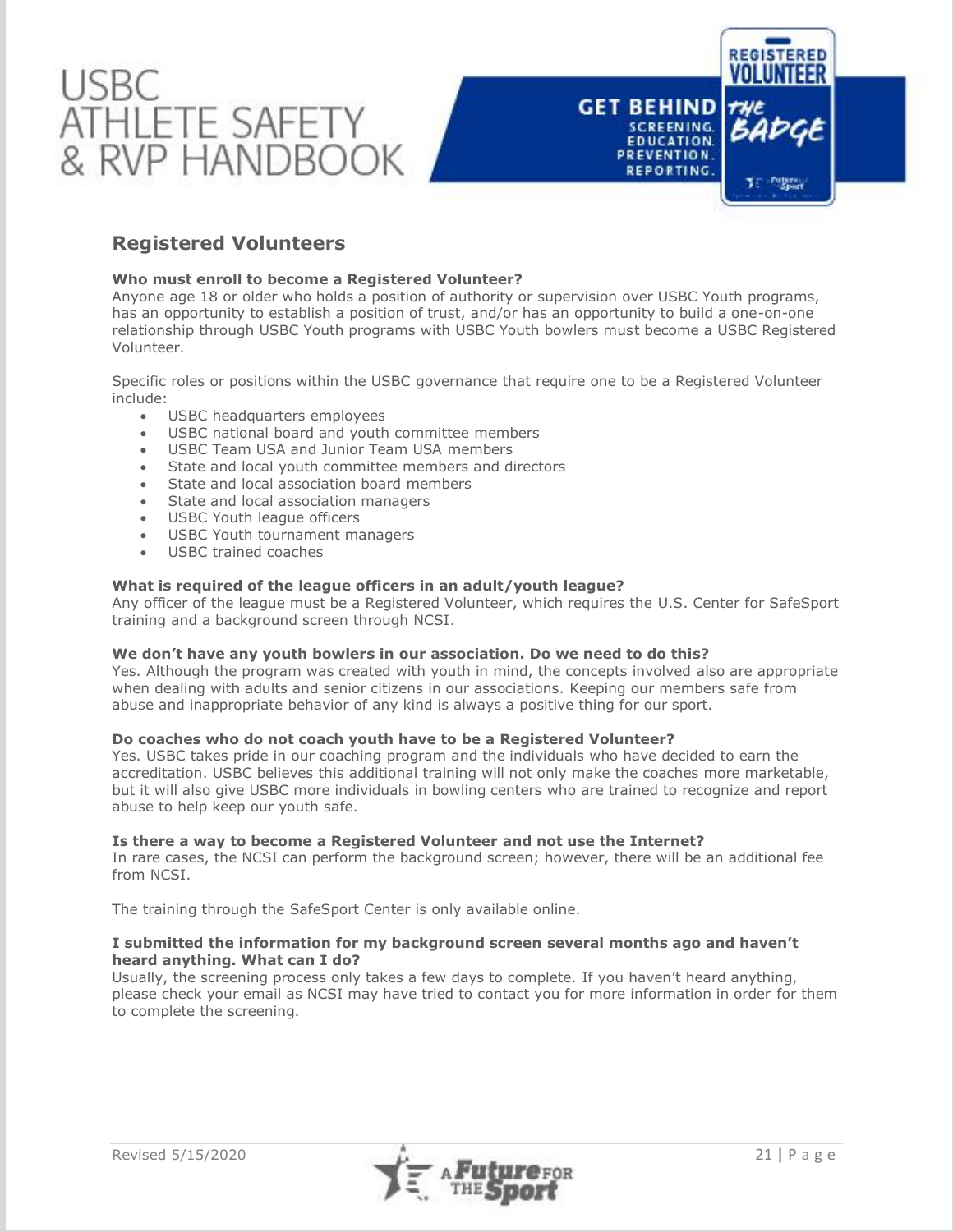

## **NCSI Background Screen**

## **How do I register?**

A link to the background screen is on BOWL.com in your Athlete Safety Portal. You can access the portal by using your community login. After logging in, click MY USBC and select Athlete Safety.

A Registered Volunteer must be a member of USBC and up to date with their SafeSport training. If your status is green under those logos, you can click on the button below the NCSI logo which will take you to the NCSI website where you can begin your background screen.

Note, if you just completed your SafeSport training you will need to wait 24 hours for the NCSI button to appear.

## **What is the cost for the background screen?**

The cost is \$30 (a \$1.25 processing fee may apply) regardless of where one lives. The entire fee is paid directly to the National Center for Safety Initiatives (NCSI), who will continue to perform the background screenings.

## **Who is responsible for the payment?**

Each individual who enrolls and/or renews will be responsible for the payment, by credit card. If the center or association has determined to pay for a screening(s), it will be up to them to reimburse the individual.

## **Why do I need a USBC National ID number to register for the background screening through NCSI?**

NCSI transmits your national ID number back to USBC so the background screen can be attached to your bowler profile. This way, USBC is able to determine when a member passes the requirement.

## **How do we verify the NCIS background screen has been completed?**

Every member who has completed SafeSport training and a background screen can be found on USBC's Find-a-Volunteer function on BOWL.com. In addition, each Registered Volunteer does have an RVP icon in their profile on the Find-a-Member function.

## **Who will be notified of an applicant's red light?**

NCSI will send a formal letter to the individual and notify USBC Headquarters. USBC then will follow up with the individual informing them of their ineligibility and right to appeal the designation.

#### **How will the association know who is given a green light and a red light?**

Individuals will know who has a green light determination in two ways. First, they are wearing an RVP badge; second, by searching "Find a Volunteer" on BOWL.com.

Any individual who does not show on the "Find a Volunteer" feature of BOWL.com is not permitted to work with USBC Youth members either because they have not gone through the process or has received a red light determination.

## **Can we still access Find-a-Volunteer to determine who is a Green Light?**

Yes, that will be the easiest way to find a Registered Volunteer.

#### **How often will the Find A Registered Volunteer database be updated?**

Daily. USBC receives the information once a day from both SafeSport and NCSI. The database is then updated each time we receive the information.

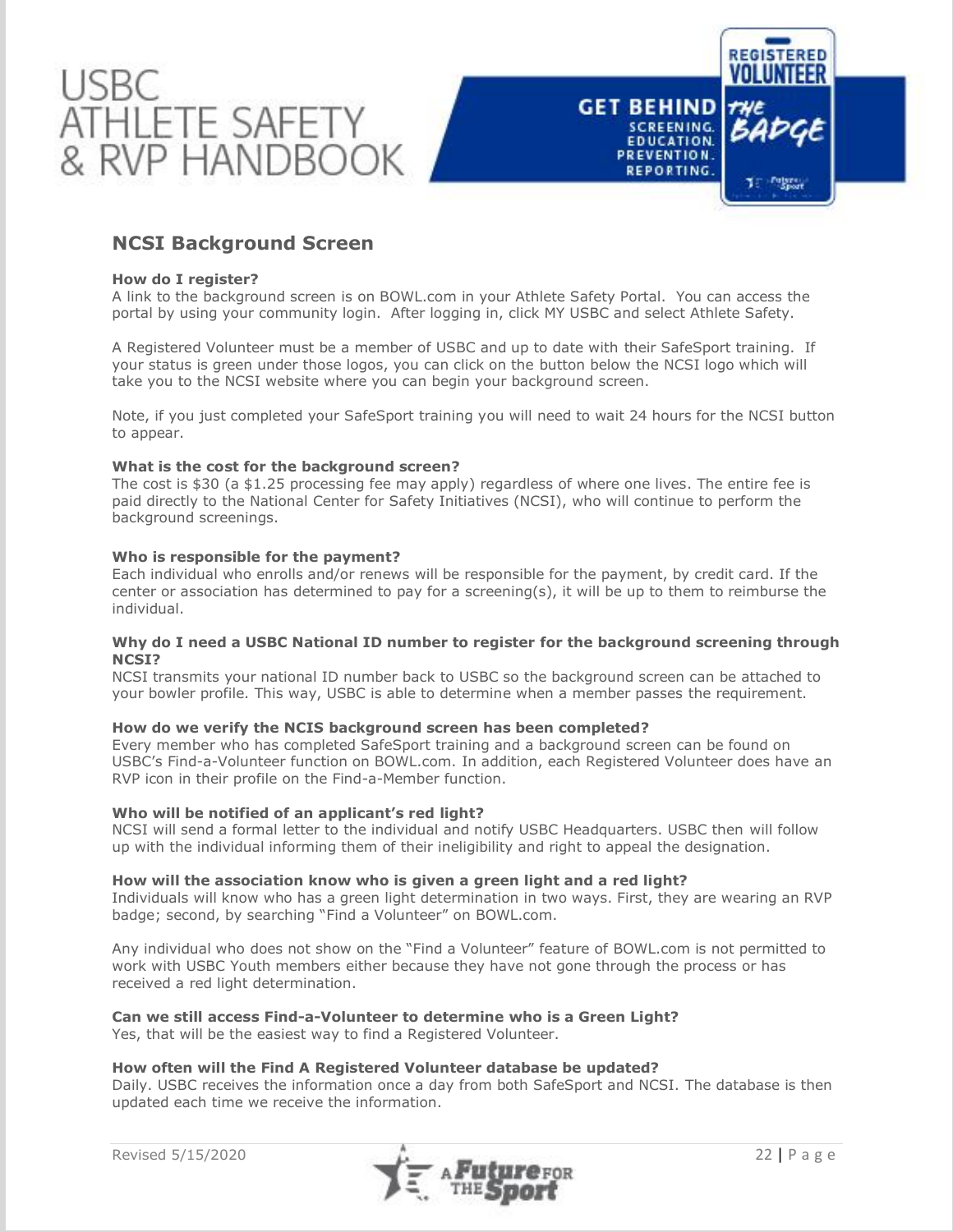

## **I have had a background screening for my job. Why do I need another one?**

The screening that is done for the RVP program is dedicated to the protection of children. Screenings you may have had done for your job or other organizations may not screen for the same items as is done for RVP. Also, it is important that all individuals applying for RVP certification be treated the same way and the same background screening criteria must be used for everyone.

## **Association Board Requirement**

## **We have board members that have not completed the RVP process. Are they still eligible to serve on our Board?**

No. To be eligible to serve on a USBC board, you must complete both the SafeSport training and go through the background screen conducted by NCSI for USBC.

## **We have board members that do not wish to participate. What do we do?**

You should ask them to resign. If they do not want to resign, your board should proceed using the board removal procedures found in the USBC Association Policy Manual, Chapter Sixteen, Section E.

## **When do new board members have to be Registered Volunteers before they can serve on the board?**

Newly elected or appointed board members have 45 days from the date they take office or before contact with a USBC Youth member, whichever occurs first, to become a Registered Volunteer.

## **RVP ID cards**

## **Will USBC still supply RVP lanyards/ID cards?**

Yes, for those who complete the U.S. Center for SafeSport training and a background screen through NCSI for USBC.

## **I use a nickname or my middle name. Can I have that on my badge instead of my full name?**

RVP badges are printed using the information that comes to us from NCSI, which is your full, given name found on your government issued IDs and documents. Nicknames are not allowed.

## **Reporting**

## **Who do I contact to report abuse?**

The U.S. Center for SafeSport (USCSS) has exclusive jurisdiction to handle ALL reports of sexual abuse within the U.S. Olympic and Paralympic Movements. Make a report to USCSS if you have a reasonable suspicion of sexual misconduct such as child sex abuse, non-consensual sexual conduct, sexual harassment or intimate relationships involving an imbalance of power. Reports to the USCSS can be done online at uscenterforsafesport.org/report-a-concern/

Contact your local law enforcement authorities if you have a reasonable suspicion that child sexual abuse or neglect has occurred. All reports of child abuse or sexual assault of a minor must also be reported to local law enforcement authorities. Reports of abuse not involving a minor may also be reported to local law enforcement authorities.

Other forms of misconduct such as emotional or physical misconduct, bullying, hazing or harassment can be reported to USCSS or USBC. You can report forms of misconduct to USBC at BOWL.com/RVP.

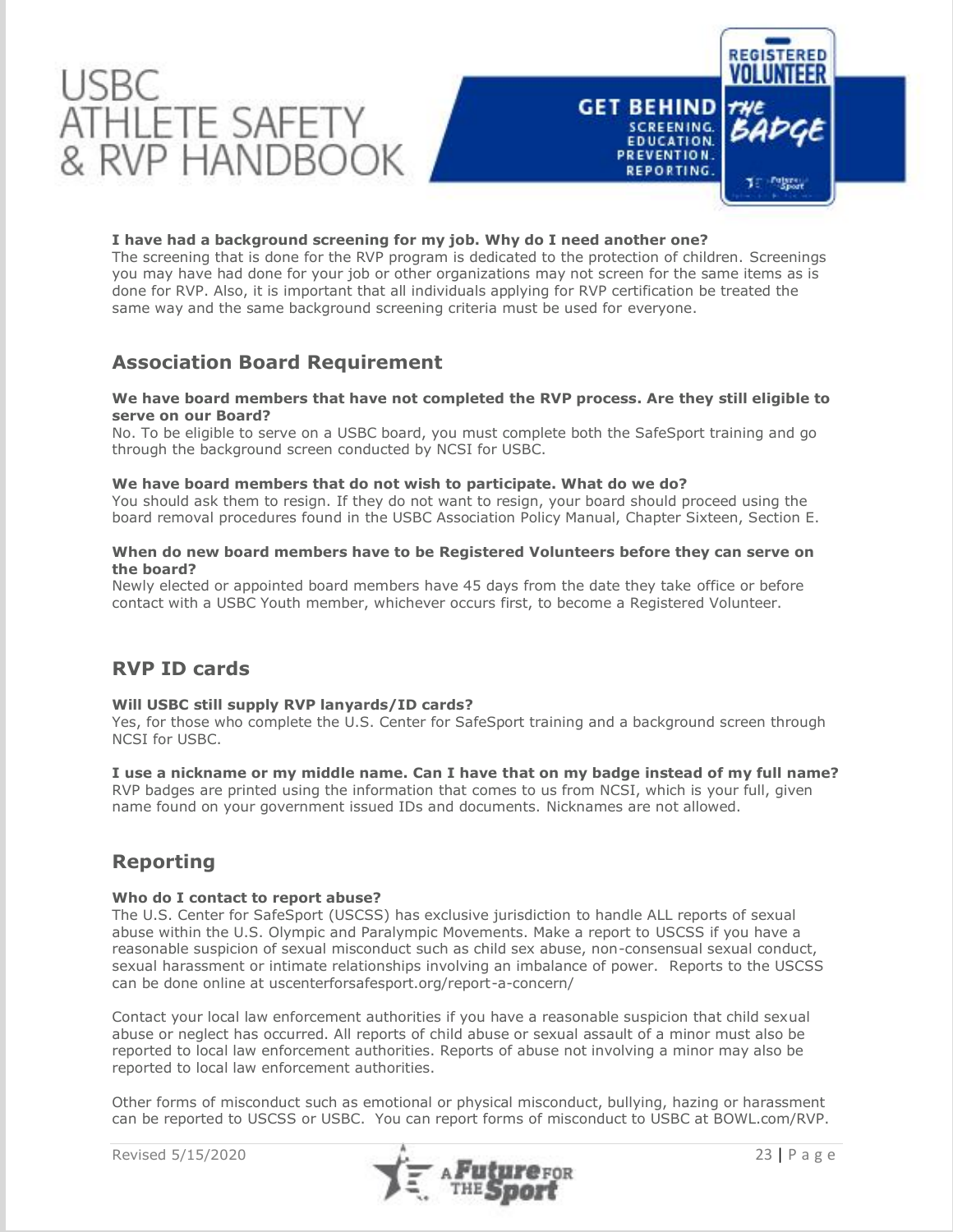

## **How do I report a violation of a policy within USBC's Athlete Safety Program or USCSS MAAPP's?**

A violation of any policy within USBC's Athlete Safety Program (MAAPP's) can be reported in the same manner as any report of abuse. Any violation which involves sexual conduct must be reported to USCSS and can be done online at uscenterforsafesport.org/report-a-concern/. Other violations can be reported to the Center or USBC at BOWL.com/RVP.

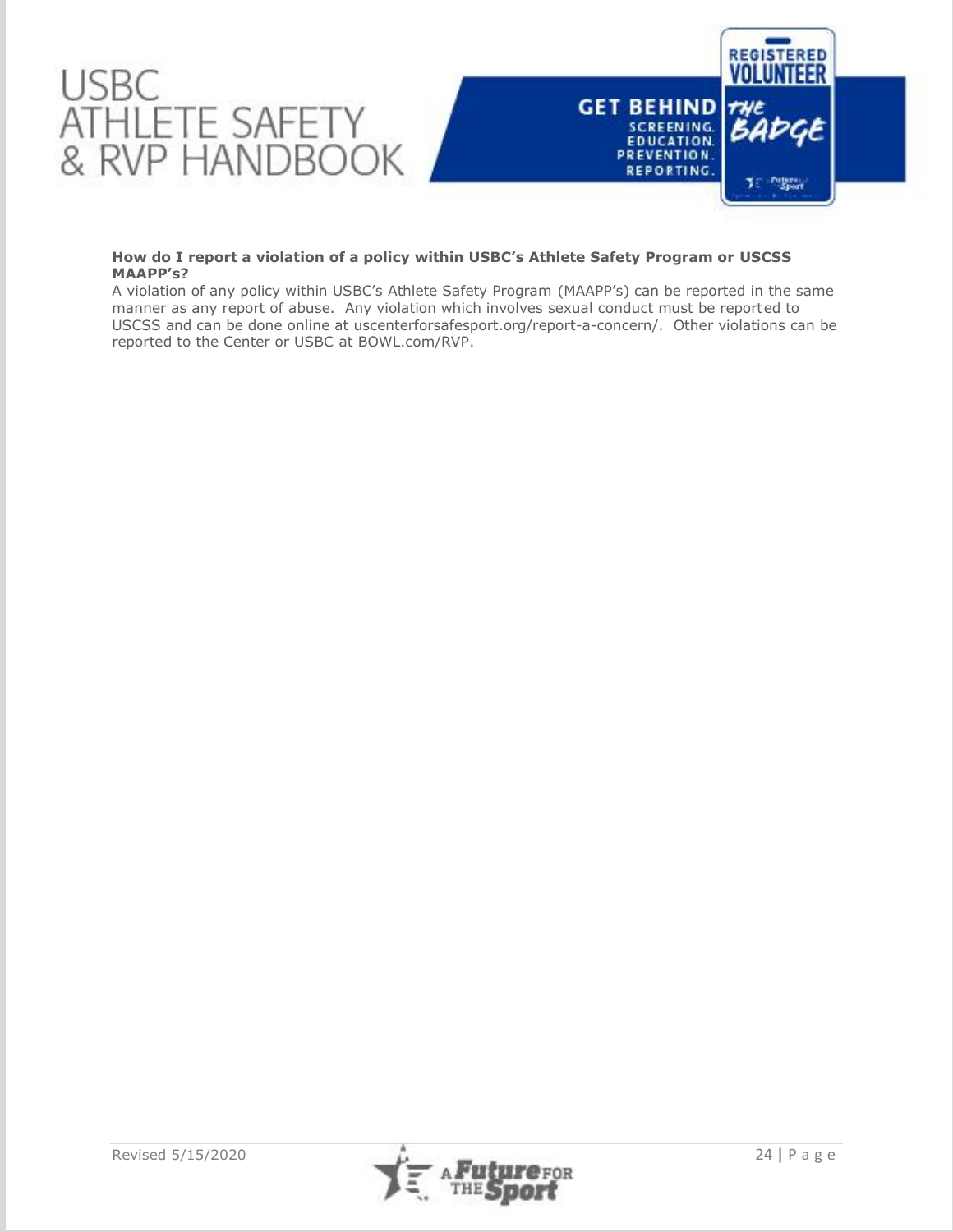

## **Minor Athlete Safety Policy Scenarios**

The following scenarios have been adapted to bowling from scenarios provided by the U.S. Center for SafeSport's (USCSS) MAAPP Manual. These scenarios are based on how USCSS interprets the policy discussed in each scenario.

# **In-Program Contact**

## **Scenario 1**

Leon bowled when he was younger, and his daughter, Carly, followed in his footsteps. Carly is being coached by Leon's former coach, Rebecca, who has become a family friend over the years. Now that Rebecca is Carly's coach, is it okay for Rebecca to come over for a picnic at Leon's that he is hosting for family and friends?

## **Yes.**

If Leon invites Rebecca over for a picnic that is for family and friends, there is no relation to sport and, therefore, no In-Program Contact. Rebecca can attend the picnic, even though Carly will be present. If the picnic was related to sport (e.g., team gathering/celebration) instead of a family and friends gathering, then it would be considered In-Program and the Athlete Safety Program Policies would apply.

## **Scenario 2**

Natasha is a youth league officer at the local bowling center. Several youth league members, all minors, who bowl in Natasha's league are also members of Natasha's church. This weekend, the church is having a volunteer event after the service. If Natasha and the Minor Athletes attend, will this interaction be considered In-Program Contact?

## **No.**

While the Registered Volunteer, Natasha, and Minor Athletes are present, the volunteer event is not related to participation in sport since it is organized by the church. Therefore, the interaction is not considered In-Program Contact, and the Athlete Safety Program Policies do not apply.

## **Scenario 3**

Sabrina is a coach and a Registered Volunteer who has a new student, Devante (17). Devante is considering competing in a Junior Gold Qualifier in December but is not a current USBC Youth member this season but was last season. Sabrina is coaching Devante at the local bowling center. While he is training with Sabrina, is it In-Program Contact?

## **Yes, this training session is In-Program contact.**

Sabrina is a Registered Volunteer and Devante is a Minor Athlete. They are engaging in an activity related to participation in sport. Devante's status as a Minor Athlete is confirmed because he was a USBC Youth member last season. While he has not purchased membership this season, the Athlete Safety Program Policies applies for 12 months from his last membership with USBC; therefore, Sabrina needs to follow the policies while training Devante. If Devante does not become a USBC member this season, the policies will cease to apply until he again becomes a USBC Youth member.

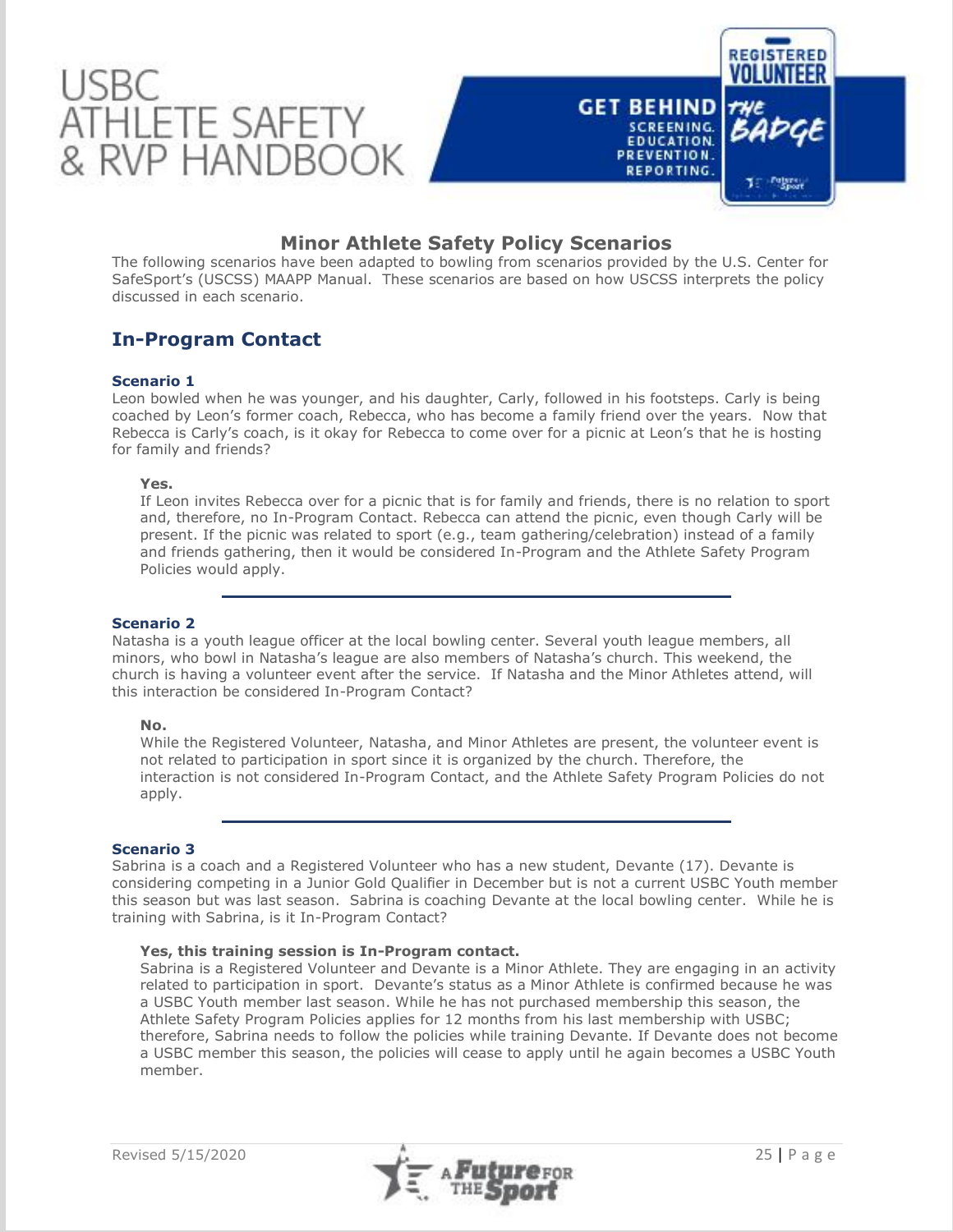



# **Regular Contact**

## **Scenario 4**

Anne, an avid bowler, decides to volunteer twice per month the local association youth tournament as a way of giving back to her favorite sport. At this weekend's event (her fourth volunteer event), Anne is assigned changing scores on the automatic scoring machines in the bowler's area. Does Anne have Regular Contact with Minor Athletes?

#### **Yes.**

Anne is considered to have Regular Contact and must complete the SafeSport Trained Core because her volunteer role means she engages with Minor Athletes multiple times throughout the year. Additionally, Anne chose to work events that only cater to Minor Athletes. Also, Anne already worked four youth events, which aligns with the "ongoing interaction" portion of the Regular Contact definition.

## **Scenario 5**

A local association hosts an end of season banquet to celebrate youth bowler's accomplishments this past season. In addition to inviting youth members, coaches, and staff, parents have been invited as well. Will parents who attend the event fall under the Regular Contact definition?

## **No.**

This banquet would constitute one instance of interaction and would not qualify the parents as Adult Participants. Even if parents chose to intentionally engage with Minor Athletes (not including their own children), it would still be considered only a singular instance and not ongoing.

## **Close in Age**

## **Scenario 6**

Alysia (19) recently started working as a coach on a Saturday morning USBC Youth league she used to bowl on with Nia (16). Would Alysia meet the Close-in-Age Exception?

## **No.**

While Alysia is not more than 4 years older than Nia, she now has authority over Minor Athletes on the league and no longer meets the requirements for the Close-in-Age Exception. Alysia must complete the requirements to be a Registered Volunteer once she is in a role that has authority over Minor Athletes.

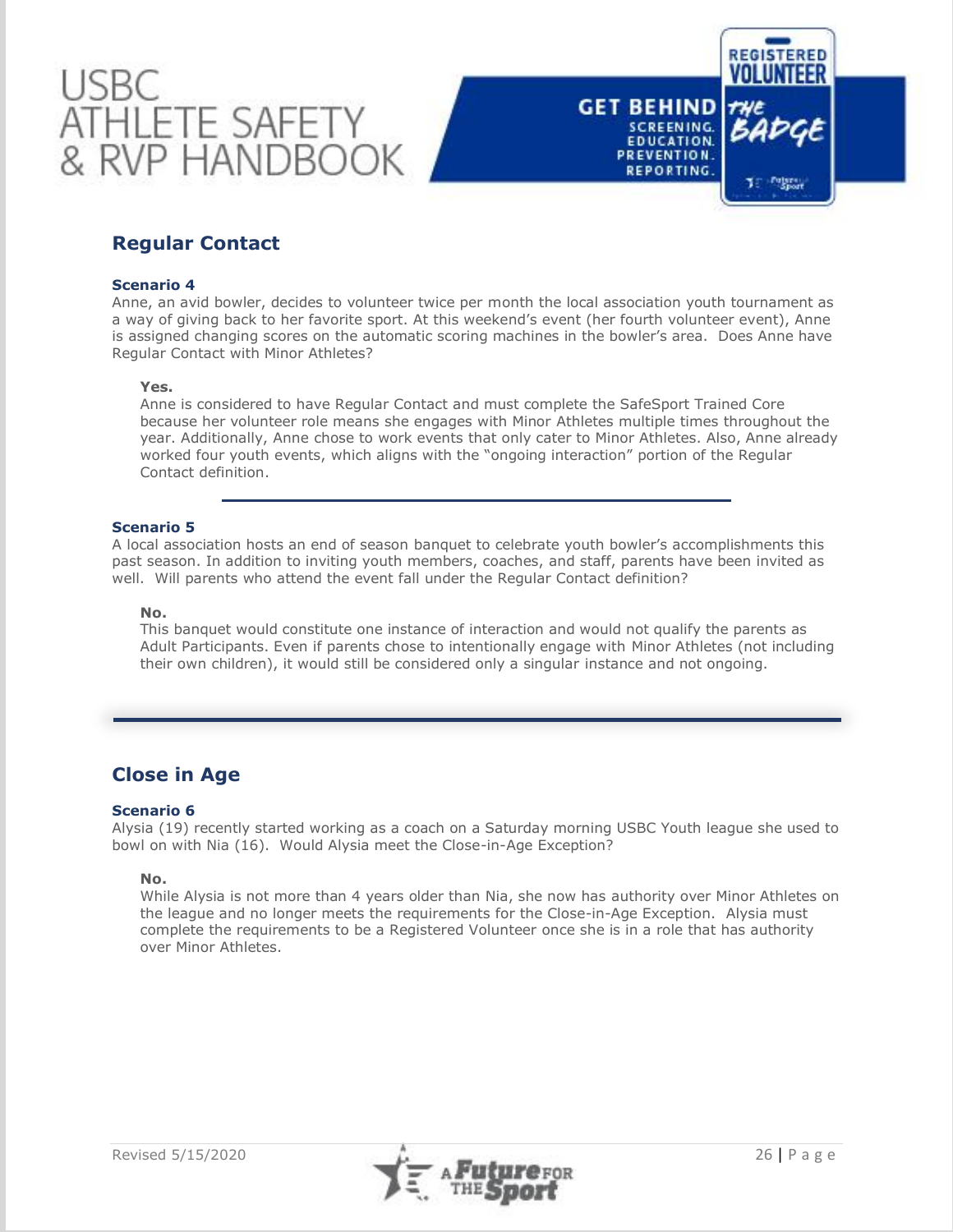



# **Dual Relationship**

## **Scenario 6**

Georgia's (15, Minor Athlete) coach Nichole (Registered Volunteer) and her mother June competed on the same team when they were younger. Over the years, Nichole and June maintained a close friendship. When Nichole became Georgia's coach, she had known Georgia for many years, as she was often at Georgia's home visiting. Would the relationship between Georgia and Nichole qualify as a Dual Relationship?

#### **Yes.**

The previously established relationship between Georgia and Nichole would qualify as a Dual Relationship because the relationship between Nichole and June is outside of the sport program. For Nichole to receive a Dual Relationship Exception to any of the policies, June would need to provide written consent to the Organization on an annual basis authorizing what exceptions Nichole is allowed.

## **Scenario 6**

Jasmine is the director of a local association, and her daughter Aurora (10) is on a youth league. Aurora's coach is Tiana, who has been coaching in the league for 5 years. Tiana and Jasmine met through the local association while being on the board together. They have developed a strong friendship. Aurora's nickname for Tiana is Auntie Tia. Would the relationship between Tiana and Aurora qualify as a Dual Relationship since Jasmine and Tiana met because of their work at the local association?

## **Yes.**

Often, adults develop friendships with their fellow volunteers. Jasmine would need to complete the Dual Relationship consent form.

## **Scenario 7**

In addition to being a USBC Trained Bronze coach, Samir is also an NCAA coach. Currently, Samir is working in her capacity as an NCAA coach and actively recruiting one of the Minor Athletes at the bowling center she coaches at. Can Samir send one-on-one communication to the Minor Athlete or is she required to copy a Registered Volunteer, Adult Participant and/or the Minor Athlete's parent/guardian in compliance with Minor Athlete Safety Policy #1?

Samir is working in her capacity as an NCAA recruiter and this contact would fall under the dual relationship exception. Samir needs to obtain a Dual Relationship consent form from the Minor Athlete's parent prior to sending any one-on-one communications.

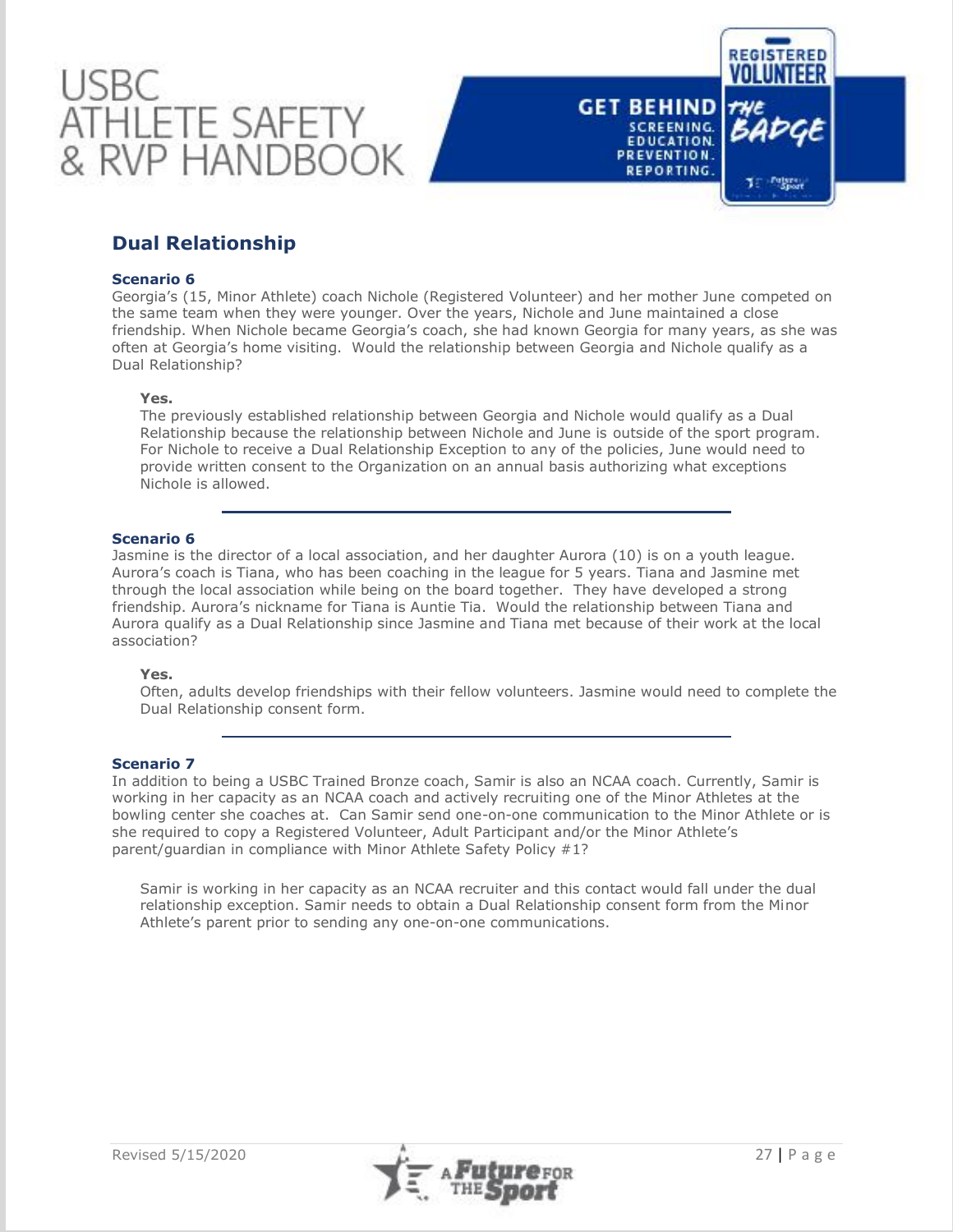



#### **Scenario 8**

Sarah, a High School coach, sends a text in a group chat to the team, all 16 or 17 years old. Sarah does not copy anyone else on this text. Is this permissible under the Electronic Communication Policy?

#### **No.**

This communication does not follow the Electronic Communications Policy. Sarah must copy another Registered Volunteer or Adult Participant or each of the Minor Athletes' parents/guardians for her communication to be in compliance.

## **Scenario 9**

Stacey, a 22-year-old adult athlete on an NGB national team, messages her teammate, Olivia, a 17 year-old Minor Athlete, to tell her that she will not be at the competition this weekend. Stacey also lets Olivia know that it was not an emergency. Is this acceptable under the Electronic Communication Policy?

## **No.**

Because Stacey is more than four years older than Olivia, she does not fall into the Close-in-Age Exception and must follow the Electronic Communications Policy by making sure the communication is Open and Transparent.

## **Scenario 10**

Olivia, a 17-year-old Minor Athlete, sends a text to her coach, Sarah (Adult Participant), to see what time practice starts tomorrow. How should Sarah respond?

Sarah should reply and copy either Olivia's parent/guardian, another adult family member, or another Adult Participant on the text to ensure she is following the Electronic Communications Policy.

#### **Scenario 11**

Sarah, an LAO head coach, invites her team to use a team communication app as their primary form of communication for all updates, announcements, and questions. All parents are invited to be a part of the team group so they can also see the communication. Is this app considered Open and Transparent?

#### **Yes.**

As long as Sarah only posts to the team group channel that includes another Adult Participant or each of the Minor Athletes' Parent/Guardian, this form of communication would be considered Open and Transparent. Sarah must not communicate one-on-one with Minor Athletes through this app without copying another Adult Participant, the Minor Athlete's Parent/Guardian, or another adult family member.



**REGISTERED** 

Te Pulses

**GET BEHIND** 

SCREENING. **EDUCATION.** 

PREVENTION. REPORTING.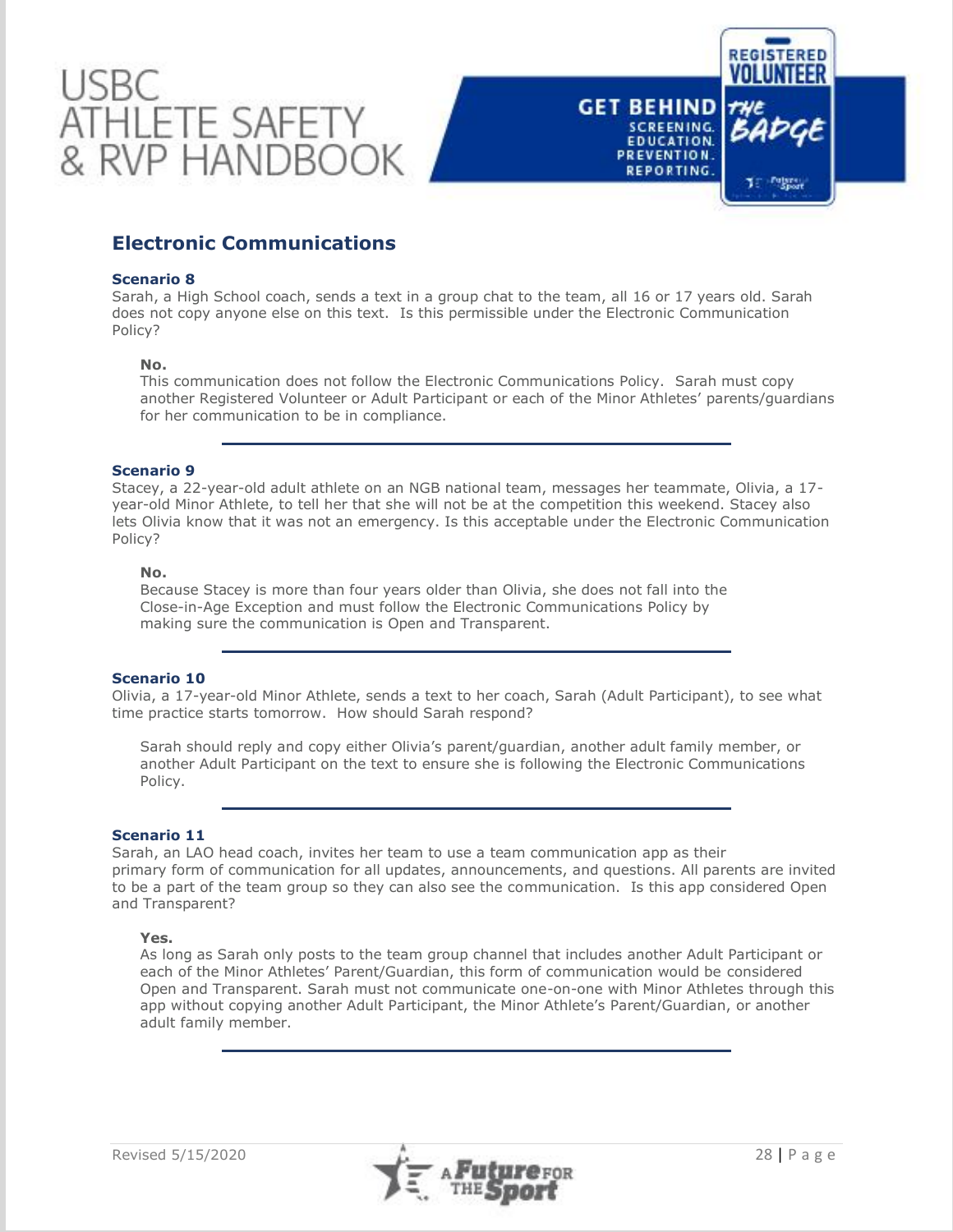



## **Transportation**

## **Scenario 12**

Cade has known and coached Ben, a 10-year-old Minor Athlete, for years. This year, Ben's parents mention to Cade that both of their work schedules would prevent them from getting Ben to his PSOorganized training sessions on time. Cade offers to drive Ben to the training sessions. Ben's parents agree and sign a written consent form for this arrangement. Is Cade following the Transportation Policy?

## **Yes.**

With advance, written consent from Ben's parents, Cade can transport Ben one-on-one during In-Program travel. Cade should ensure that written consent is obtained annually.

## **Lodging**

## **Scenario 13**

Liv's youth bowling team consisting of 16 and 17-year-olds traveled out of state for a weekend tournament along with other teams from the league. All travel and lodging were organized by the league officers. There were 12 Minor Athletes, two coaches, and two parents who agreed to come along as chaperones. The entire league is staying on the third floor of a local hotel near where the tournament is taking place. The Minor Athletes are sharing rooms (four to a room) and each adult gets their own room. Are the two parents who came on the trip now considered Adult Participants and required to complete the SafeSport Trained Core?

#### **Yes.**

The parents have been authorized by the league to have authority over the Minor Athletes and now qualify as Adult Participants. Additionally, any Adult Participant who travels overnight with Minor Athletes has Authority over minors, triggering the requirement to take the SafeSport Trained Core.

## **Scenario 14**

Can the coach perform room checks each night to confirm the Minor Athletes are in their room by their designated curfew?

## **Yes.**

A coach can perform room checks, BUT they must follow the One-on-One Interaction Policy

## **Scenario 15**

For this lodging arrangement, are there any consent forms that need to be signed?

#### **Yes.**

Since this arrangement was made by the league, there are consent forms that need to be signed. The league officers must have written consent at least annually for all lodging organized by the league from all parents of Minor Athletes. Adult Participants traveling on the trip need to agree to and sign the lodging policy annually.

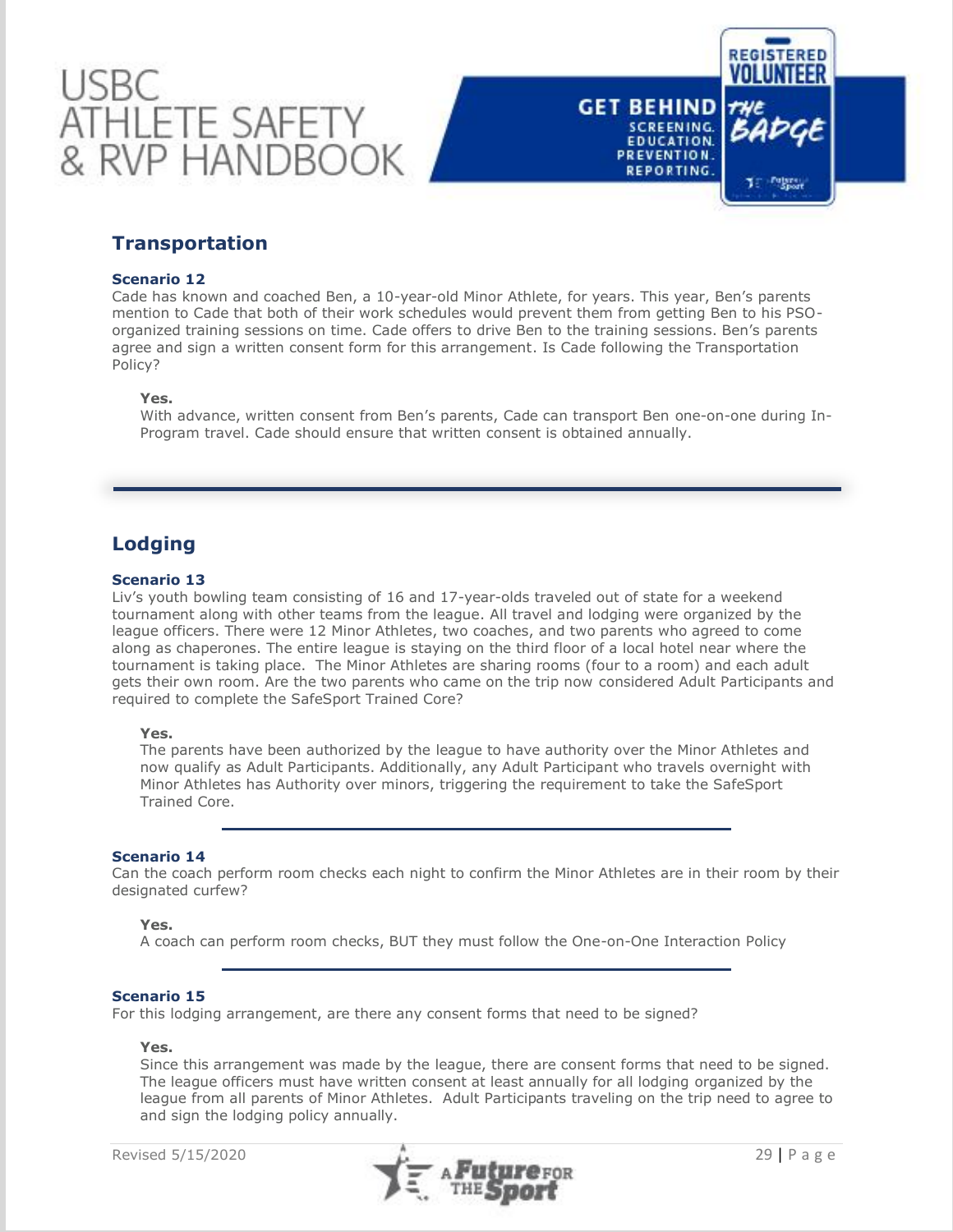



## **Scenario 16**

Amara, a 17-year-old Minor Athlete, is traveling with her team out of state for a tournament this weekend. The local association made all arrangements for lodging. Amara and Sheila, a 20-year-old athlete and an Adult Participant on Amara's team, will be sharing a room during the tournament. The local association obtained written consent for this lodging arrangement prior to departure for the event, and Sheila signed off on the lodging policy at the beginning of the season when she renewed her membership. Is this lodging arrangement acceptable under the Lodging Policy?

#### **Yes.**

Sheila meets the Close-in-Age Exception and signed the NGB's lodging policy. The NGB also obtained consent prior to lodging arrangement. All policy requirements were met for Amara and Sheila to share a hotel room.

#### **Scenario 16**

In addition to being Jenna's (14-year-old Minor Athlete) head coach, Carol, is also considered Jenna's aunt due to her longtime friendship with Jenna's mom. Carol and Jenna's team has a tournament out of town and Jenna's parents cannot attend, so Carol agreed to take Jenna. Carol has a Dual Relationship consent form on file with the league that gives her an exemption as permitted in the Minor Athlete Safety Policies. Since Carol and Jenna are sharing a hotel room, Carol also obtained consent for this specific lodging arrangement. Based on the policy, can Carol and Jenna share a hotel room?

#### **Yes.**

Carol followed all the appropriate requirements and can share a room with Jenna due to the Dual Relationship exception.

#### **Scenario 17**

Kol, a local association board member, volunteered to take his son and four of his son's teammates to an event out of state because the teammates' parents could not travel to the event. Kol found a shared lodging arrangement near the event with three bedrooms and three bathrooms. Kol and his son will share one room and the four other Minor Athletes will share the other two rooms. Is this lodging arrangement allowed under the policy?

#### **Yes.**

Shared lodging arrangements may be allowed under the policy if no Registered Volunteer or Adult Participant is sleeping in the same room as a Minor Athlete. Remember that the One-on-One Interaction Policy still applies for In-Program Contact at the lodging site. Since Kol is an Registered Volunteer because of his role as an local association board member, all his interaction with the Minor Athletes must be observable and interruptible.

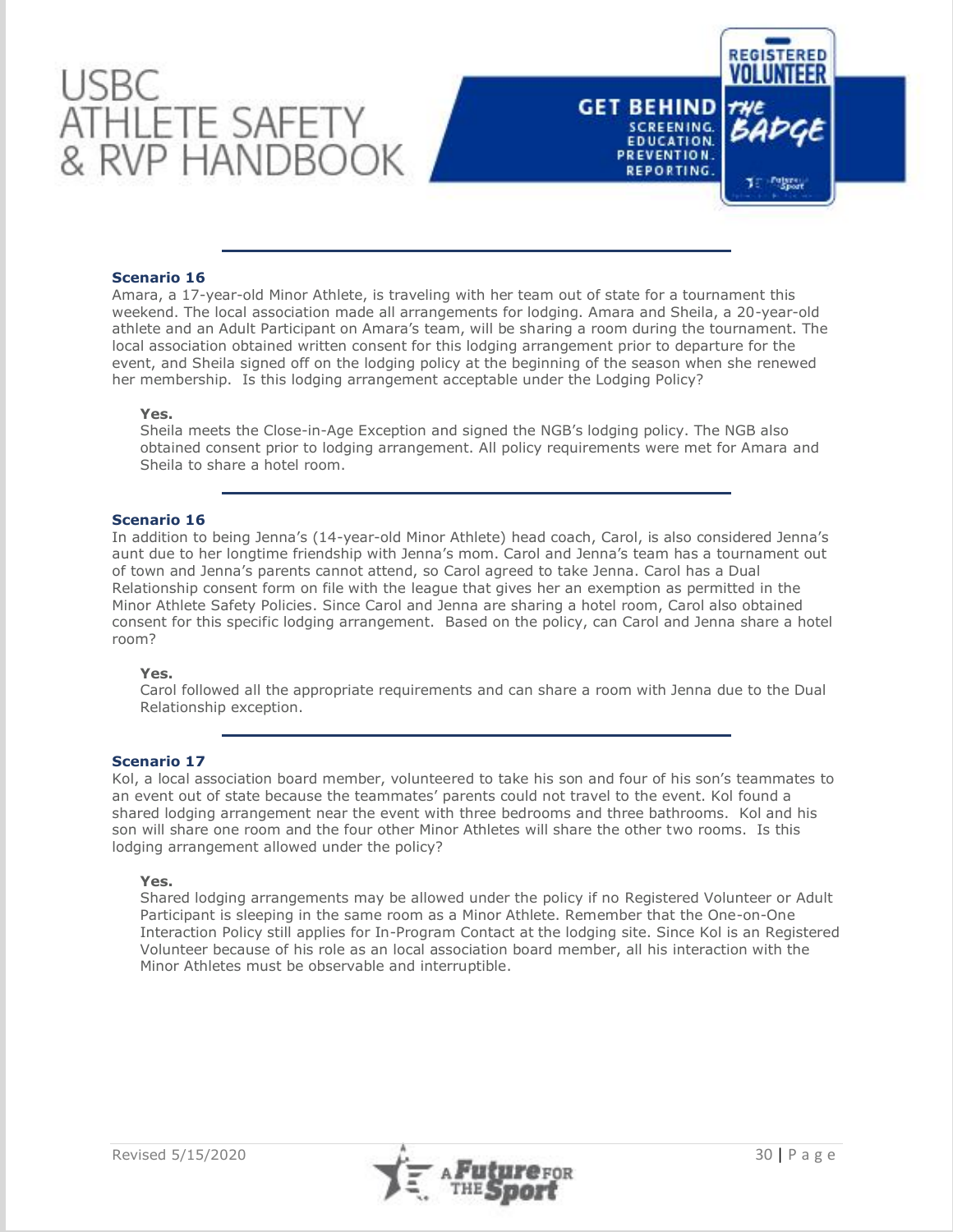



## **Scenario 18**

Is Kol considered a Registered Volunteer who needs to take the SafeSport Trained Core?

#### **Yes.**

Kol is a local association board member and in a Registered Volunteer role. Therefore, he is required to take the training and have a current background screen. If Kol was not a local association board member, he would not need be in a Registered Volunteer role or an Adult Participant so he would not need to take the SafeSport Trained Core.

## **Scenario 19**

For this lodging arrangement are there any consent forms that need to be signed?

#### **Yes.**

Kol must obtain written consent for all Minor Athletes because this lodging arrangement is considered In-Program.

## **Scenario 20**

Tripp, Georgie's parent, volunteered to take Georgie, a Minor Athlete, and three of her teammates to an event out of state because the teammates' parents could not travel to the event. Tripp found a shared lodging arrangement near the event, and he had his own room while Georgie and her teammates shared the other rooms. Is Tripp considered an Adult Participant who needs to take the SafeSport Trained Core because he is a parent who will be traveling with other Minor Athletes?

#### **No.**

Tripp would not be considered an Adult Participant due to this event alone because, as a parent, he is working with other parents to arrange travel. If Tripp has other roles or meets the definition of a Registered Volunteer or Adult Participant, then he would need to take the SafeSport Trained Core, but being a parent who arranges travel with other parents or traveling to a certified event with his child and his child's teammates does not qualify him as an Adult Participant.

## **Scenario 21**

Is this lodging arrangement allowed under the policy?

This lodging arrangement was made by a parent who is not an Adult Participant and other parents of the team. This arrangement would not be covered by the policy because it does not involve In-Program Contact by a Minor Athlete and an Adult Participant.

#### **Scenario 21**

For this lodging arrangement, are there any consent forms that need to be signed?

#### **No.**

This lodging arrangement was made by parents on the team and not by the league or the local association. It is not covered by the policy, and therefore, no consent forms would need to be obtained.

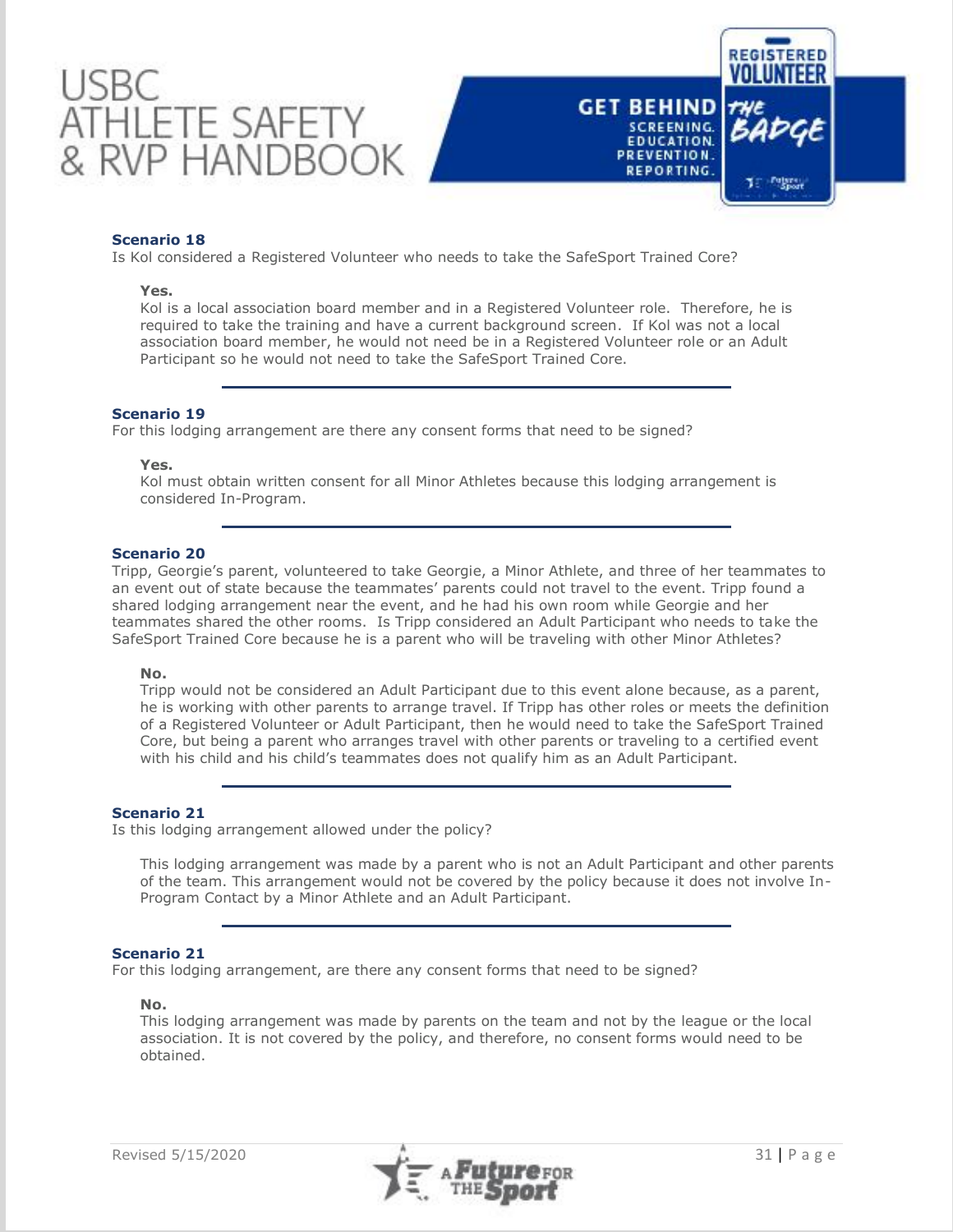

# **Athlete Safety Portal Instructions**

Requirements to complete USBC's Education and Training Policy and Criminal Background Screen Policy to be a Registered Volunteer or Adult Participant can be accessed through USBC's Community Login.

## **To Access the Requirements**

- 1. Create a USBC Community login on BOWL.com Skip to step 2 if already have a login
	- a. Click on LOGIN (top right)
	- b. Select Sign up for a USBC Community Account
	- c. Login to Community by clicking on LOGIN (top right)
- 2. Click on MY USBC (top right)
- 3. Click on ATHLETE SAFETY

This portal is personalized for the individual who is logged in.

Once logged in you will see logos for USBC, U.S. Center for SafeSport and NCSI.



## **First Time Users**

For those who are new to the program, the portal will show:



**NOTE:** JOIN NOW under USBC will only show for those who are not current members.

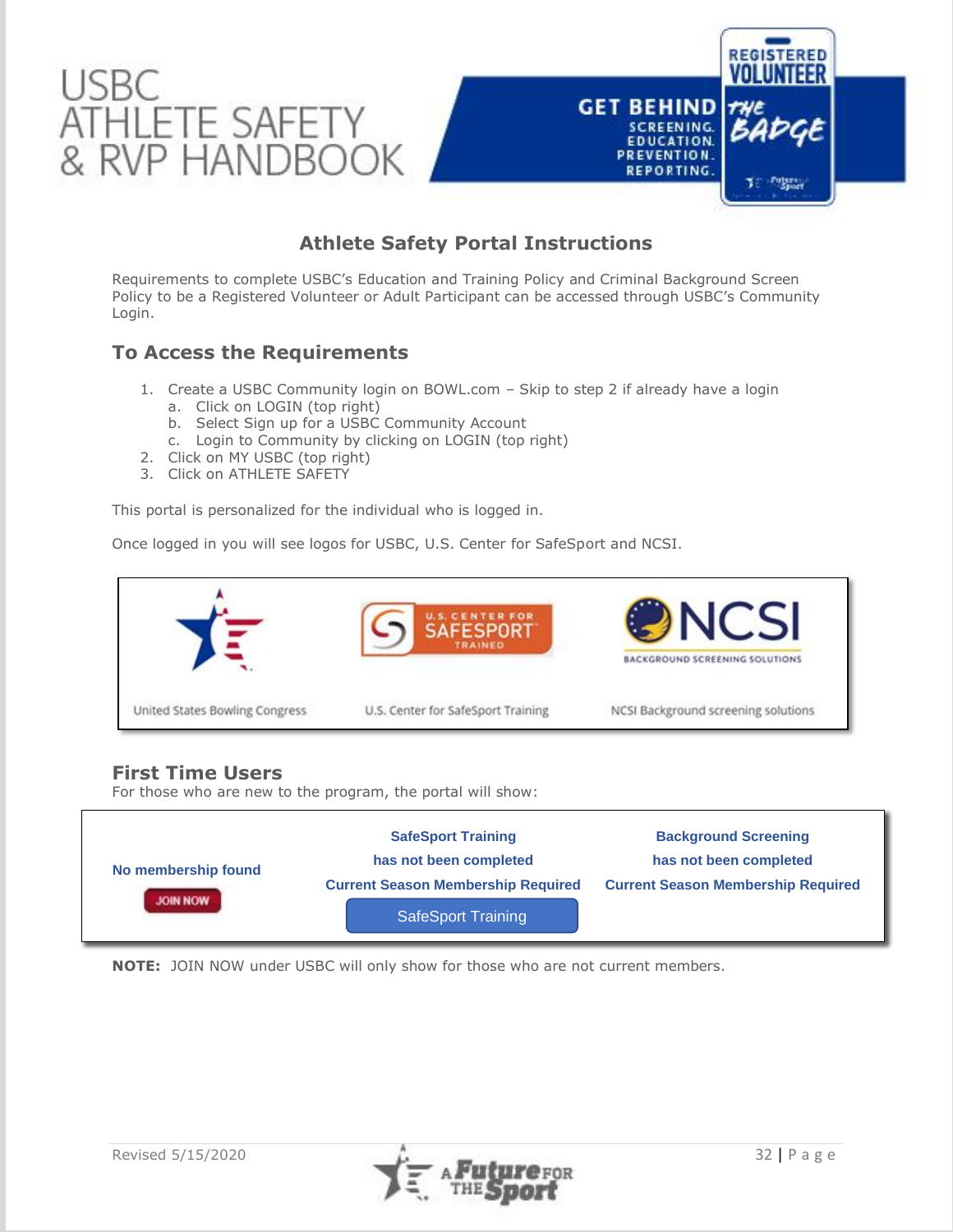

![](_page_33_Picture_1.jpeg)

For those who are in a Registered Volunteer Role and need a background screen, 24 hours after SafeSport Training is complete, the portal will show:

**2020 – 2021 Membership**

**SafeSport Trained on 12/1/2020**

**Next training due**

**on or before 12/1/2021**

**Background Screening has not been completed**

Background Screen

# **Current Registered Volunteers or Adult Participants**

For those who have taken the requirements before, the portal will show what requirements have been met and when the requirement will expire:

| SafeSport Trained on 7/26/2020<br>$2020 - 2021$ Membership<br>Next training due<br>on or before 7/26/2021 | <b>Background Screening</b><br>good through 7/31/2022 |
|-----------------------------------------------------------------------------------------------------------|-------------------------------------------------------|
|-----------------------------------------------------------------------------------------------------------|-------------------------------------------------------|

USBC will send emails to all individuals 60 and 30 days prior to ones SafeSport Training or Background Screen needing to be renewed. The email will include a link to the portal. When one logs into their portal to renew, prior to expiring the following button will show under the requirement which needs to be renewed:

Renew Now

After the requirement has been expired, the button will change to this:

Renew Now

# **SafeSport Training**

After clicking on the SafeSport Training button, one will be redirected to the U.S. Center for SafeSport site where the training is housed. For first time users, you will be asked for your USBC ID#. This is very important to use your number as this will link your training to your USBC profile to show you have completed the required training.

You will also be required to create a SafeSport profile. This will be used when you re-enter the site each year to complete your yearly training.

If you forget the password you used when registering, please use the Forgot Password function on the SafeSport site. USBC does not have this information.

![](_page_33_Picture_21.jpeg)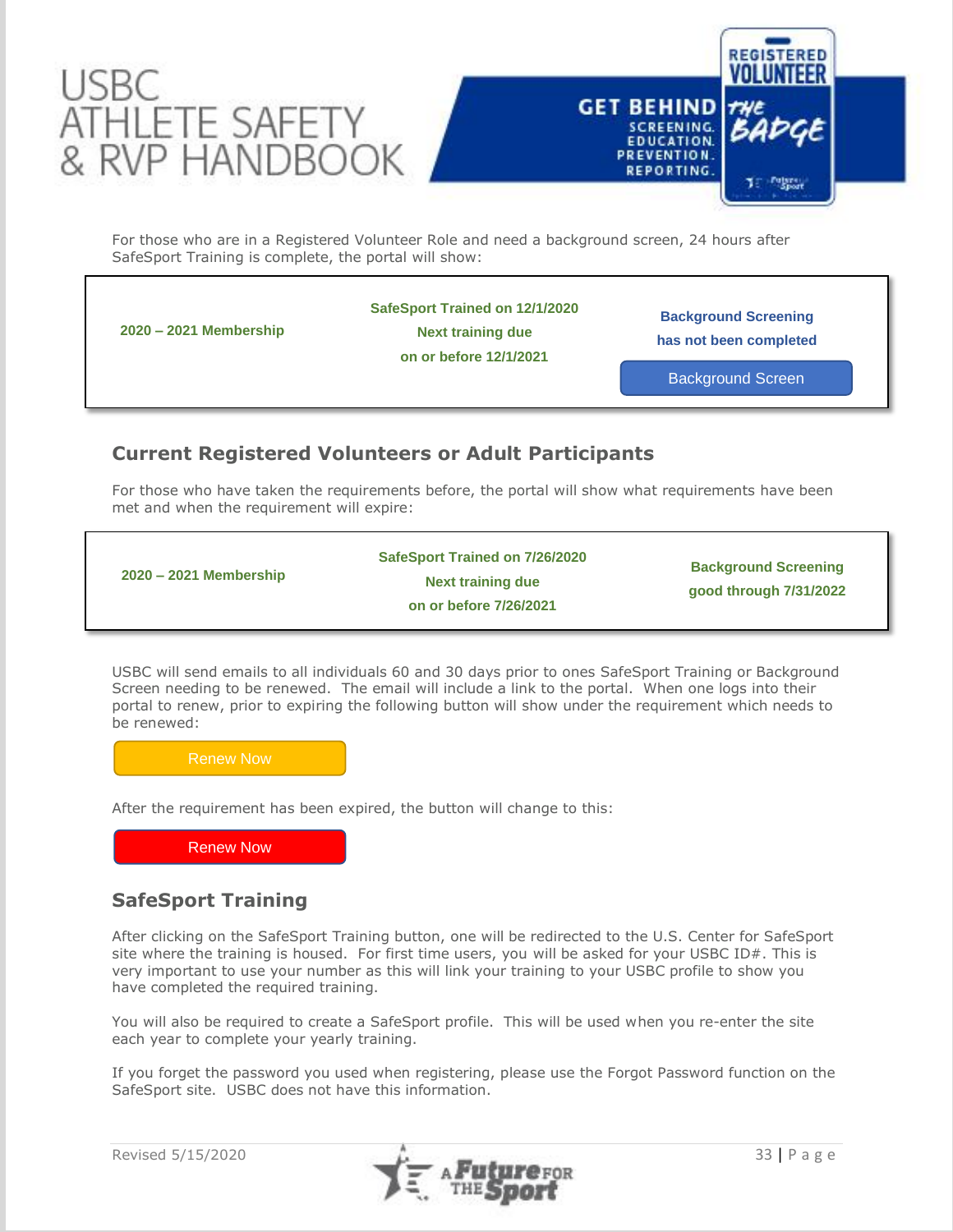![](_page_34_Picture_0.jpeg)

## **Background Screening**

After clicking on the Background Screen button, you will be redirected to the NCSI site. You will need to enter you USBC ID# here too. This is also very important in order to link your background screen to your USBC profile to show you have completed your background screen.

NCSI will be charging you for your background screen through the process. The entire fee goes to NCSI.

![](_page_34_Picture_5.jpeg)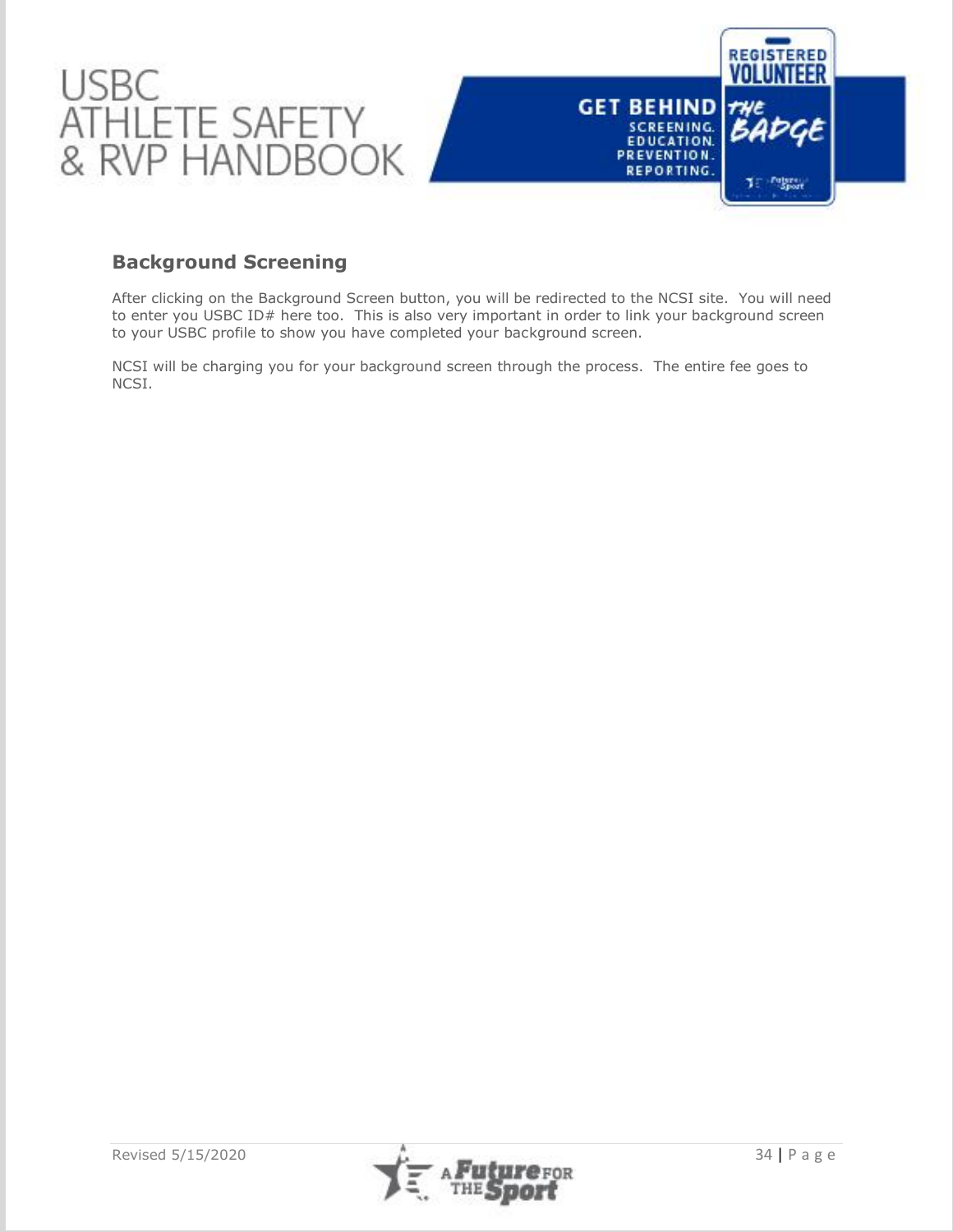![](_page_35_Picture_0.jpeg)

## **Appendix A – U. S. Center for SafeSport Requirements for Education & Training and Prevention Policies for USBC and its LAOs**

The U. S. Center for SafeSport requires USBC and LAOs implement proactive policies designed to prevent abuse. These organizational requirements are described below.

## **A. Organizational Requirements for Education & Training**

- 1. USBC must track whether Adult Participants under the organization's jurisdiction complete the required training listed in Part I.
- 2. USBC and LAOs must, on an annual basis, offer and, subject to parental consent, give training to Minor Athletes on the prevention and reporting of child abuse.
	- a. For training to Minor Athletes, USBC must track a description of the training and how the training was offered and provided to Minor Athletes.
	- b. USBC is not required to track individual course completions of Minor Athletes.
- 3. USBC and LAOs must, on an annual basis, offer training to parents on the prevention and reporting of child abuse.

## **B. Required Prevention Policies and Implementation**

- 1. USBC must develop minor athlete abuse prevention policies that contain the mandatory components of the Center's model policies in Part III. These model policies cover:
	- a. One-on-one interactions
	- b. Meetings and training sessions
	- c. Athletic training modalities, massages, and rubdowns
	- d. Locker rooms and changing areas
	- e. Electronic communications
	- f. Transportation
	- g. Lodging
- 2. The policies must be approved by the Center as described in subsection (C) below. The policies may include the recommended components in Part III and the recommended policies in Part IV. Given the uniqueness of each sport, however, some recommended components or policies may not be feasible or appropriate. An Organization may choose to implement stricter standards than the model policies.
- 3. USBC must also require that its LAOs implement these policies within each LAO. USBC local and state associations and league and tournament competitions are considered LAOs.
- 4. Each Organization must implement these policies for all In-Program Contact.
	- a. At sanctioned events and facilities partially or fully under the Organization's jurisdiction, the organization must take steps to ensure the policies are implemented and followed.
	- b. For In-Program Contact that occurs outside an Organization's sanctioned event or facilities, implementing these policies means:
		- i. Communicating the policies to individuals under the Organization's jurisdiction;
		- ii. Establishing a reporting mechanism for violations of the policies;
		- iii. Investigating and enforcing violations of the policies.
- 5. USBC must have a reporting mechanism to accept reports that an Adult Participant is violating the Organization's minor athlete abuse prevention policies. The Organization must appropriately investigate and resolve any reports received, unless the violation is reported to the Center and it exercises jurisdiction over the report. This requirement is in addition to requirements to report abuse under the SafeSport Code.

## **C. Policy Approval and Submission Process**

1. USBC may adopt the MAAPP as-is or adapt it to fit their needs. Regardless, each Organization must submit their policies to the Center at compliance@safesport.org for review and approval by January 31, 2021. The Center will approve, approve with modifications, or deny the policies. If the Center denies the proposed policy, the mandatory components of Part III become the default policy until the Center approves the policy.

![](_page_35_Picture_30.jpeg)